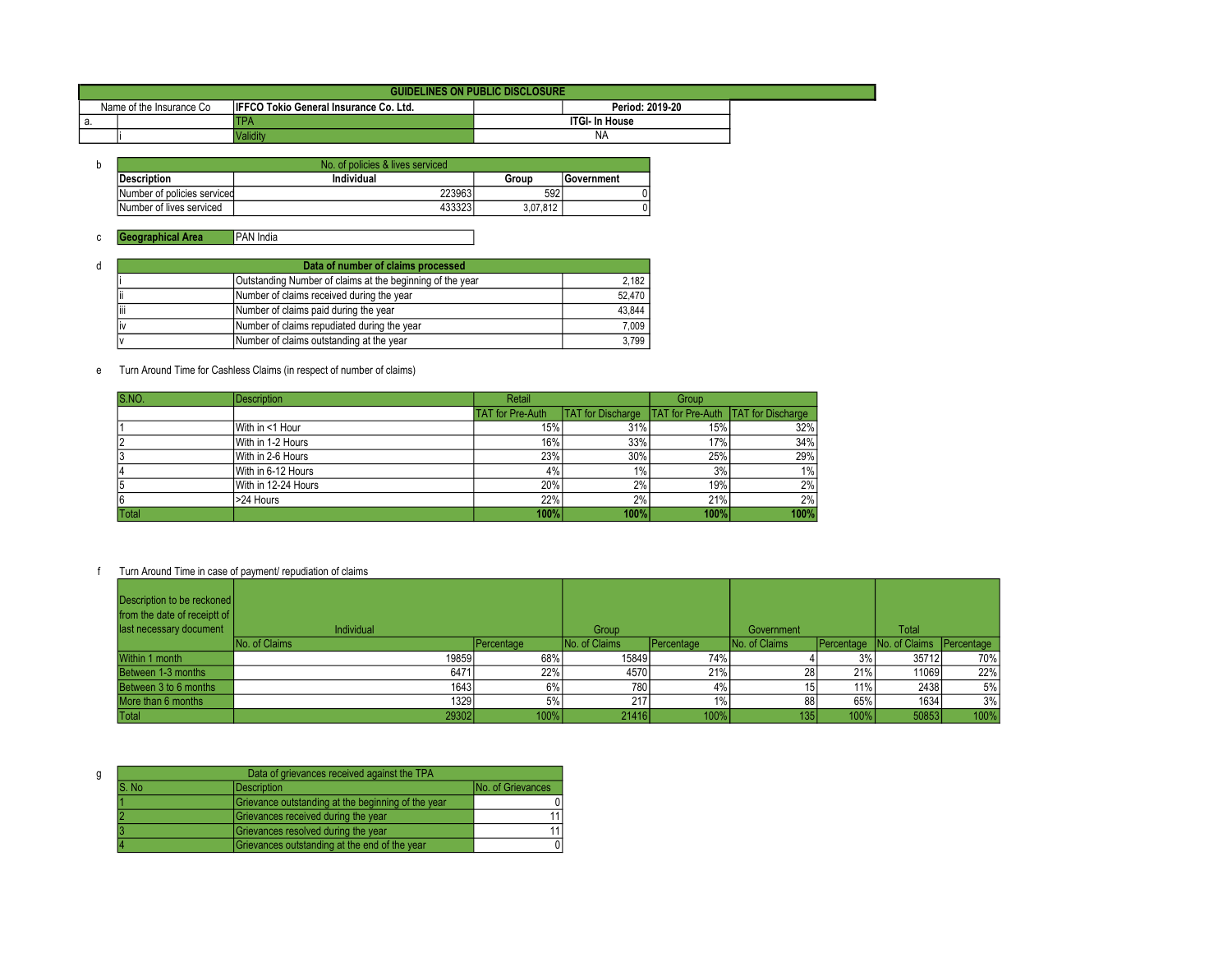| GUIDELINES ON PUBLIC DISCLOSURE                                 |                 |                                          |  |  |  |  |
|-----------------------------------------------------------------|-----------------|------------------------------------------|--|--|--|--|
| Name of the Insurance Co IFFCO Tokio General Insurance Co. Ltd. |                 | Period: 2019-20                          |  |  |  |  |
| а.                                                              | ITPA            | FAMILY HEALTH PLAN INSURANCE TPA LIMITED |  |  |  |  |
|                                                                 | <b>Validity</b> | 04-01-2014 to no end date                |  |  |  |  |
|                                                                 |                 |                                          |  |  |  |  |
|                                                                 |                 | No. of policies & lives serviced         |  |  |  |  |

|                             | No. of policies & lives serviced |        |              |  |
|-----------------------------|----------------------------------|--------|--------------|--|
| Description                 | <i>Individual</i>                | Group  | I Government |  |
| Number of policies serviced |                                  | 256    |              |  |
| Number of lives serviced    |                                  | 367842 | 7086093      |  |

| d | Data of number of claims processed                        |          |        |  |  |  |
|---|-----------------------------------------------------------|----------|--------|--|--|--|
|   | Outstanding Number of claims at the beginning of the year | 1,765    |        |  |  |  |
|   | Number of claims received during the year                 | 1,38,373 |        |  |  |  |
|   | liii<br>Number of claims paid during the year             | 1,22,793 |        |  |  |  |
|   | Number of claims repudiated during the year<br>IV         |          | 10,602 |  |  |  |
|   | Number of claims outstanding at the year                  | 6,743    |        |  |  |  |

e Turn Around Time for Cashless Claims (in respect of number of claims)

| S.NO. | <b>Description</b>  | Retail                  |                          | Group                   |                          |
|-------|---------------------|-------------------------|--------------------------|-------------------------|--------------------------|
|       |                     | <b>TAT for Pre-Auth</b> | <b>TAT</b> for Discharge | <b>TAT</b> for Pre-Auth | <b>TAT</b> for Discharge |
|       | With in <1 Hour     | INA                     | <b>INA</b>               | 74%                     | 67%                      |
|       | With in 1-2 Hours   | <b>INA</b>              | <b>INA</b>               | 19%                     | 23%                      |
| 13    | With in 2-6 Hours   | <b>NA</b>               | INA                      | 5%                      | 8%                       |
|       | With in 6-12 Hours  | <b>INA</b>              | <b>INA</b>               | $0\%$                   | $0\%$                    |
| 15    | With in 12-24 Hours | 'NA                     | <b>INA</b>               | $1\%$                   | $1\%$                    |
| 16    | >24 Hours           | <b>NA</b>               | INA                      | $0\%$                   | $1\%$                    |
| Total |                     | <sup>I</sup> NA         | <b>INA</b>               | 100%                    | 100%                     |

| Description to be                        | <b>Individual</b> |                    | Group                |              | Government           |         | Total                                        |        |
|------------------------------------------|-------------------|--------------------|----------------------|--------------|----------------------|---------|----------------------------------------------|--------|
| reckoned from the date of INo. of Claims |                   | <b>IPercentage</b> | <b>No. of Claims</b> | l Percentage | <b>No. of Claims</b> |         | <b>IPercentage No. of Claims IPercentage</b> |        |
| Within 1 month                           |                   |                    | 57.771               | 86%          | 15.113               | 23%     | 72.884                                       | 55%    |
| Between 1-3 months                       |                   |                    | 5.423                | 8%           | 35.087               | 53%     | 40.510                                       | $30\%$ |
| Between 3 to 6 months                    |                   |                    | 3.146                | 5%           | 15.776               | 24%     | 18.922                                       | 14%    |
| More than 6 months                       |                   |                    | 845                  | 1%           | 234                  | $0\%$   | 1.079                                        | $1\%$  |
| <b>Total</b>                             |                   |                    | 67.185               | 100%         | 66.210               | $100\%$ | 1.33.395                                     | 100%   |

| g | Data of grievances received against the TPA |                                |                          |  |  |  |
|---|---------------------------------------------|--------------------------------|--------------------------|--|--|--|
|   | S. No.                                      | Description                    | <b>No. of Grievances</b> |  |  |  |
|   |                                             | 1 Grievance outstanding at the |                          |  |  |  |
|   |                                             | 2 Grievances received during   |                          |  |  |  |
|   |                                             | 3 Grievances resolved during   |                          |  |  |  |
|   |                                             | 4 Grievances outstanding at    |                          |  |  |  |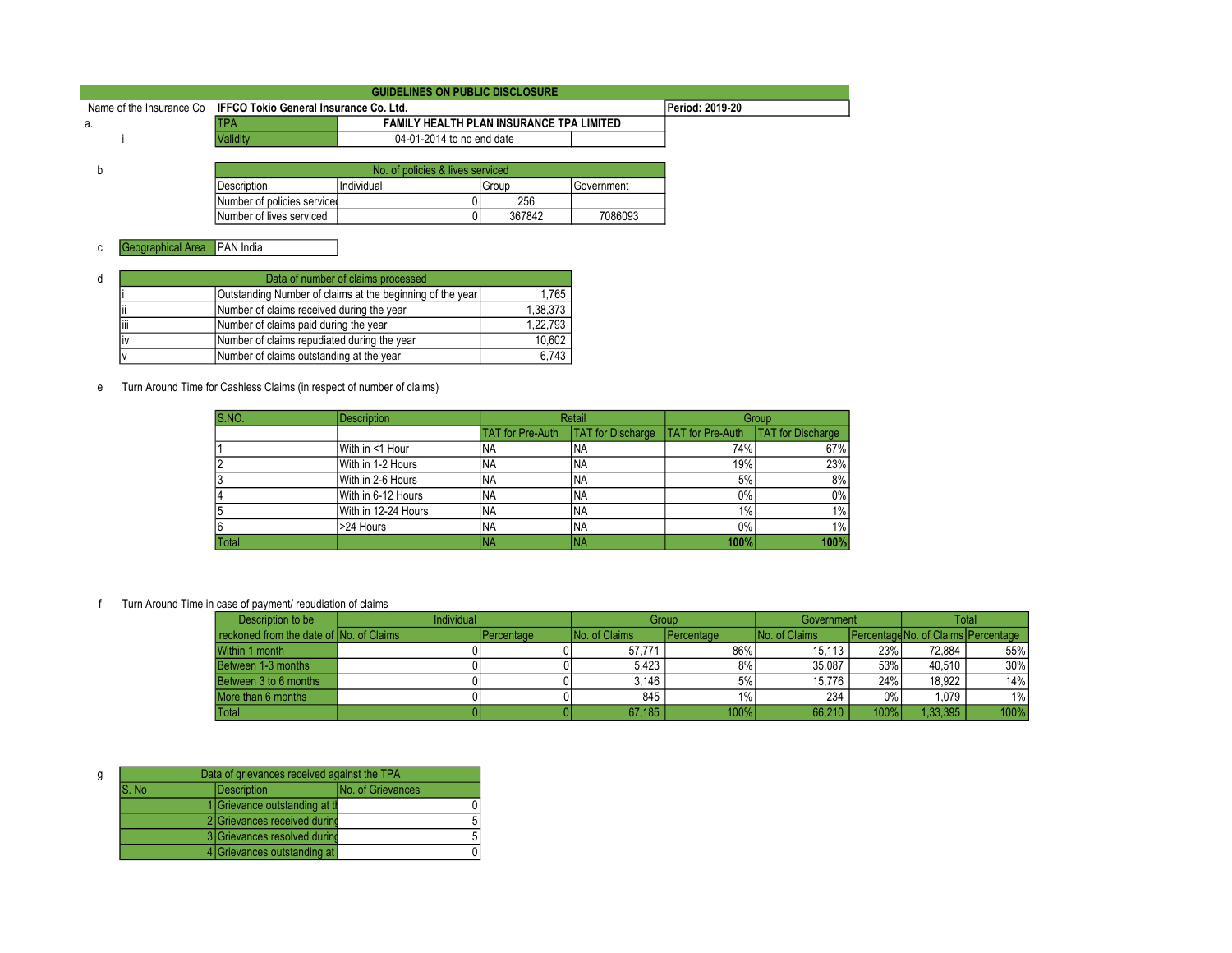| <b>GUIDELINES ON PUBLIC DISCLOSURE</b>                           |                             |                                  |                                     |                     |                 |  |  |
|------------------------------------------------------------------|-----------------------------|----------------------------------|-------------------------------------|---------------------|-----------------|--|--|
| Name of the Insurance Co. IFFCO Tokio General Insurance Co. Ltd. |                             |                                  |                                     |                     | Period: 2019-20 |  |  |
| а.                                                               | <b>TPA</b>                  |                                  | <b>Good Health TPA Services Ltd</b> |                     |                 |  |  |
|                                                                  | Validity                    |                                  | 17-04-2014 to no end date           |                     |                 |  |  |
|                                                                  |                             |                                  |                                     |                     |                 |  |  |
| b                                                                |                             | No. of policies & lives serviced |                                     |                     |                 |  |  |
|                                                                  | <b>Description</b>          | Individual                       | Group                               | <b>I</b> Government |                 |  |  |
|                                                                  | Number of policies serviced |                                  |                                     |                     |                 |  |  |
|                                                                  | Number of lives serviced    |                                  | 19395                               |                     |                 |  |  |

| đ |        |                                                           |     |
|---|--------|-----------------------------------------------------------|-----|
|   |        | Outstanding Number of claims at the beginning of the year |     |
|   |        | Number of claims received during the year                 | 820 |
|   | <br>IШ | Number of claims paid during the year                     | 754 |
|   |        | Number of claims repudiated during the year               |     |
|   |        | Number of claims outstanding at the year                  |     |

e Turn Around Time for Cashless Claims (in respect of number of claims)

| S.NO. | <b>Description</b>  | Retail                  |                          | Group                   |                          |
|-------|---------------------|-------------------------|--------------------------|-------------------------|--------------------------|
|       |                     | <b>TAT for Pre-Auth</b> | <b>TAT</b> for Discharge | <b>TAT</b> for Pre-Auth | <b>TAT</b> for Discharge |
|       | With in <1 Hour     | INA                     | INA                      | 84%                     | 94%                      |
|       | With in 1-2 Hours   | INA                     | INA                      | 16%                     | 6%                       |
| 13    | With in 2-6 Hours   | INA                     | INA                      | 0%                      | 0%                       |
| 14    | With in 6-12 Hours  | <b>INA</b>              | INA                      | 0%                      | 0%                       |
| 15    | With in 12-24 Hours | <b>INA</b>              | INA                      | 0%                      | 0%                       |
| 16    | >24 Hours           | <b>INA</b>              | INA                      | 0%                      | 0%                       |
| Total |                     | <b>NA</b>               | <b>TNA</b>               | 100%                    | 100%                     |

f Turn Around Time in case of payment/ repudiation of claims

| Description to be                       | Individual | Group              |                      | Government         |                      | Total |     |                                    |
|-----------------------------------------|------------|--------------------|----------------------|--------------------|----------------------|-------|-----|------------------------------------|
| reckoned from the date of No. of Claims |            | <b>IPercentage</b> | <b>No. of Claims</b> | <b>IPercentage</b> | <b>No. of Claims</b> |       |     | Percentage No. of Clair Percentage |
| Within 1 month                          | <b>NA</b>  | <b>NA</b>          |                      | 86%                |                      |       | 717 | 86%                                |
| Between 1-3 months                      | <b>NA</b>  | <b>NA</b>          | 33                   | 4%                 |                      |       | 33  | 4%                                 |
| Between 3 to 6 months                   | <b>NA</b>  | <b>NA</b>          |                      | 4%                 |                      |       | 33  | 4%                                 |
| More than 6 months                      | <b>NA</b>  | <b>NA</b>          | 46 <sup>1</sup>      | 6%                 |                      |       | 46  | 6%                                 |
| <b>Total</b>                            | NA         | ΝA                 |                      | 100%               |                      |       | 829 | 100%                               |

|       | Data of grievances received against the TPA |                          |  |  |  |  |  |
|-------|---------------------------------------------|--------------------------|--|--|--|--|--|
| S. No | <b>Description</b>                          | <b>No. of Grievances</b> |  |  |  |  |  |
|       | 1 Grievance outstanding at the              |                          |  |  |  |  |  |
|       | 2 Grievances received during                |                          |  |  |  |  |  |
|       | 3 Grievances resolved during                |                          |  |  |  |  |  |
|       | 4 Grievances outstanding at                 |                          |  |  |  |  |  |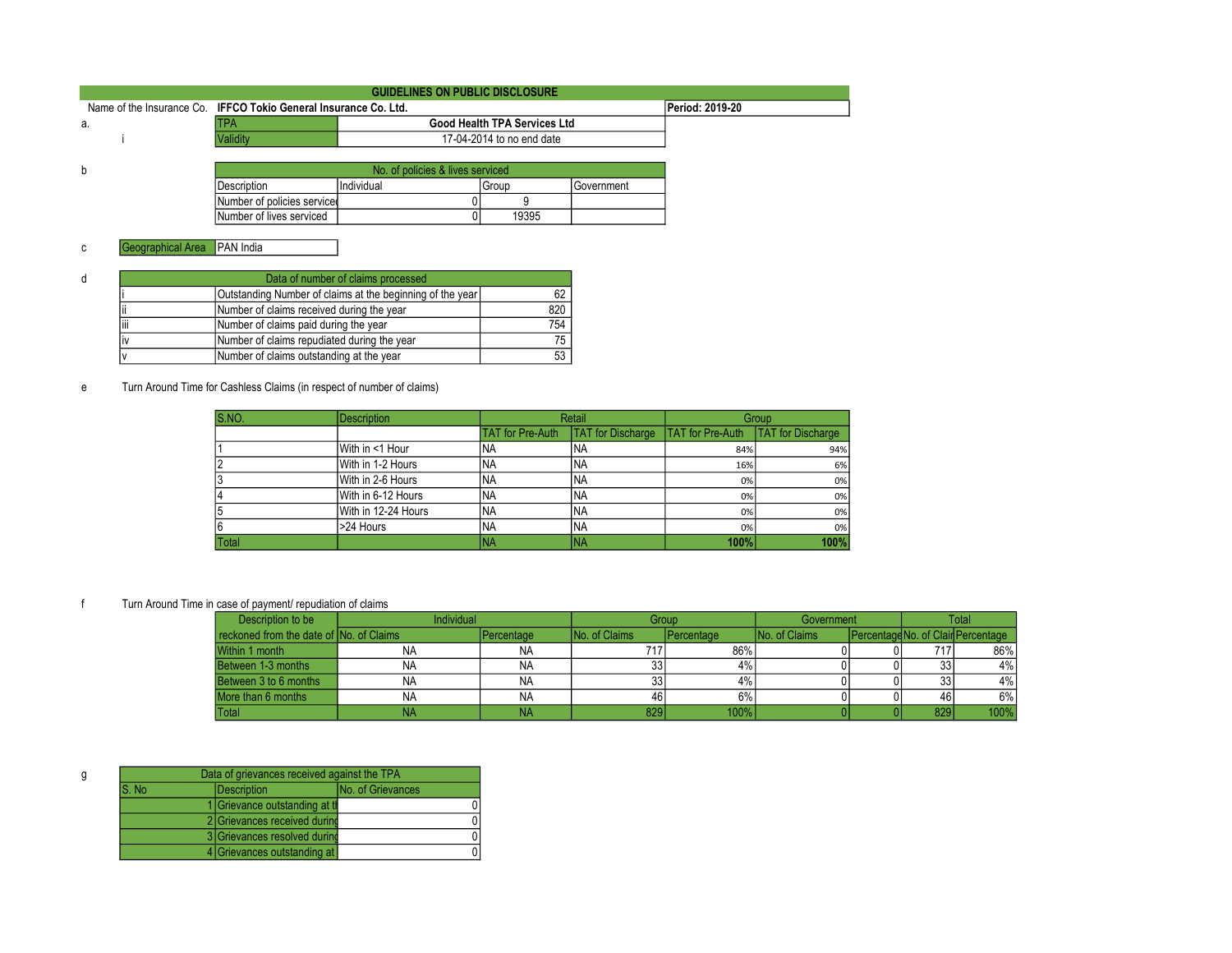| <b>GUIDELINES ON PUBLIC DISCLOSURE</b>                           |                             |                                  |                                              |            |                 |  |  |
|------------------------------------------------------------------|-----------------------------|----------------------------------|----------------------------------------------|------------|-----------------|--|--|
| Name of the Insurance Co. IFFCO Tokio General Insurance Co. Ltd. |                             |                                  |                                              |            | Period: 2019-20 |  |  |
| а.                                                               | <b>TPA</b>                  |                                  | HealthIndia Insurance TPA Services Pvt. Ltd. |            |                 |  |  |
|                                                                  | <b>Validity</b>             |                                  | 04-01-2015 to no end date                    |            |                 |  |  |
|                                                                  |                             |                                  |                                              |            |                 |  |  |
| b                                                                |                             | No. of policies & lives serviced |                                              |            |                 |  |  |
|                                                                  | Description                 | Individual                       | l Group                                      | Government |                 |  |  |
|                                                                  | Number of policies serviced |                                  | 157                                          |            |                 |  |  |
|                                                                  | Number of lives serviced    |                                  | 112501                                       | 1163486    |                 |  |  |

|                                           | Data of number of claims processed                        |        |  |  |  |  |  |
|-------------------------------------------|-----------------------------------------------------------|--------|--|--|--|--|--|
|                                           | Outstanding Number of claims at the beginning of the year |        |  |  |  |  |  |
| Number of claims received during the year |                                                           |        |  |  |  |  |  |
| <br>Ιiii                                  | Number of claims paid during the year                     | 12.626 |  |  |  |  |  |
|                                           | Number of claims repudiated during the year               | 431    |  |  |  |  |  |
|                                           | Number of claims outstanding at the year                  | 114    |  |  |  |  |  |

e Turn Around Time for Cashless Claims (in respect of number of claims)

| S.NO. | <b>Description</b>  |                         | Retail                   |                         | Group                    |
|-------|---------------------|-------------------------|--------------------------|-------------------------|--------------------------|
|       |                     | <b>TAT</b> for Pre-Auth | <b>TAT</b> for Discharge | <b>TAT for Pre-Auth</b> | <b>TAT</b> for Discharge |
|       | With in <1 Hour     | INA                     | INA                      | 39%                     | 46%                      |
|       | With in 1-2 Hours   | INA                     | INA                      | 31%                     | 34%                      |
| 13    | With in 2-6 Hours   | INA                     | INA                      | 30%                     | 20%                      |
| 14    | With in 6-12 Hours  | <b>INA</b>              | <b>INA</b>               | 0%                      | 0%                       |
| l5    | With in 12-24 Hours | <b>INA</b>              | INA                      | 0%                      | 0%                       |
| 16    | >24 Hours           | INA                     | INA                      | 0%                      | 0%                       |
| Total |                     | <b>NA</b>               | <b>INA</b>               | 100%                    | 100%                     |

f Turn Around Time in case of payment/ repudiation of claims

| Description to be                        | Individual |            | Group                 |              | Government           |      | Total |                                           |
|------------------------------------------|------------|------------|-----------------------|--------------|----------------------|------|-------|-------------------------------------------|
| reckoned from the date of INo. of Claims |            | Percentage | <b>INo. of Claims</b> | l Percentage | <b>No. of Claims</b> |      |       | <b>IPercentageNo. of Clair Percentage</b> |
| Within 1 month                           | 'NA        | INA        | 5093                  | 92%          | 866                  | 12%  | 5959  | 46%                                       |
| Between 1-3 months                       | <b>INA</b> | INA        | 238                   | 4%           | 6191                 | 82%  | 6429  | 49%                                       |
| Between 3 to 6 months                    | <b>INA</b> | INA        | 112                   | 2%           | 231                  | 3%   | 343   | 3%                                        |
| More than 6 months                       | <b>INA</b> | <b>INA</b> | 87                    | 2%           | 239                  | 3%   | 326   | 2%                                        |
| Total                                    | NA         | INA        | 5530                  | 100%         | 7527                 | 100% | 13057 | 100%                                      |

| Data of grievances received against the TPA |  |                                |                          |  |  |  |
|---------------------------------------------|--|--------------------------------|--------------------------|--|--|--|
| S. No                                       |  | Description                    | <b>No. of Grievances</b> |  |  |  |
|                                             |  | 1 Grievance outstanding at the |                          |  |  |  |
|                                             |  | 2 Grievances received during   |                          |  |  |  |
|                                             |  | 3 Grievances resolved during   |                          |  |  |  |
|                                             |  | 4 Grievances outstanding at    |                          |  |  |  |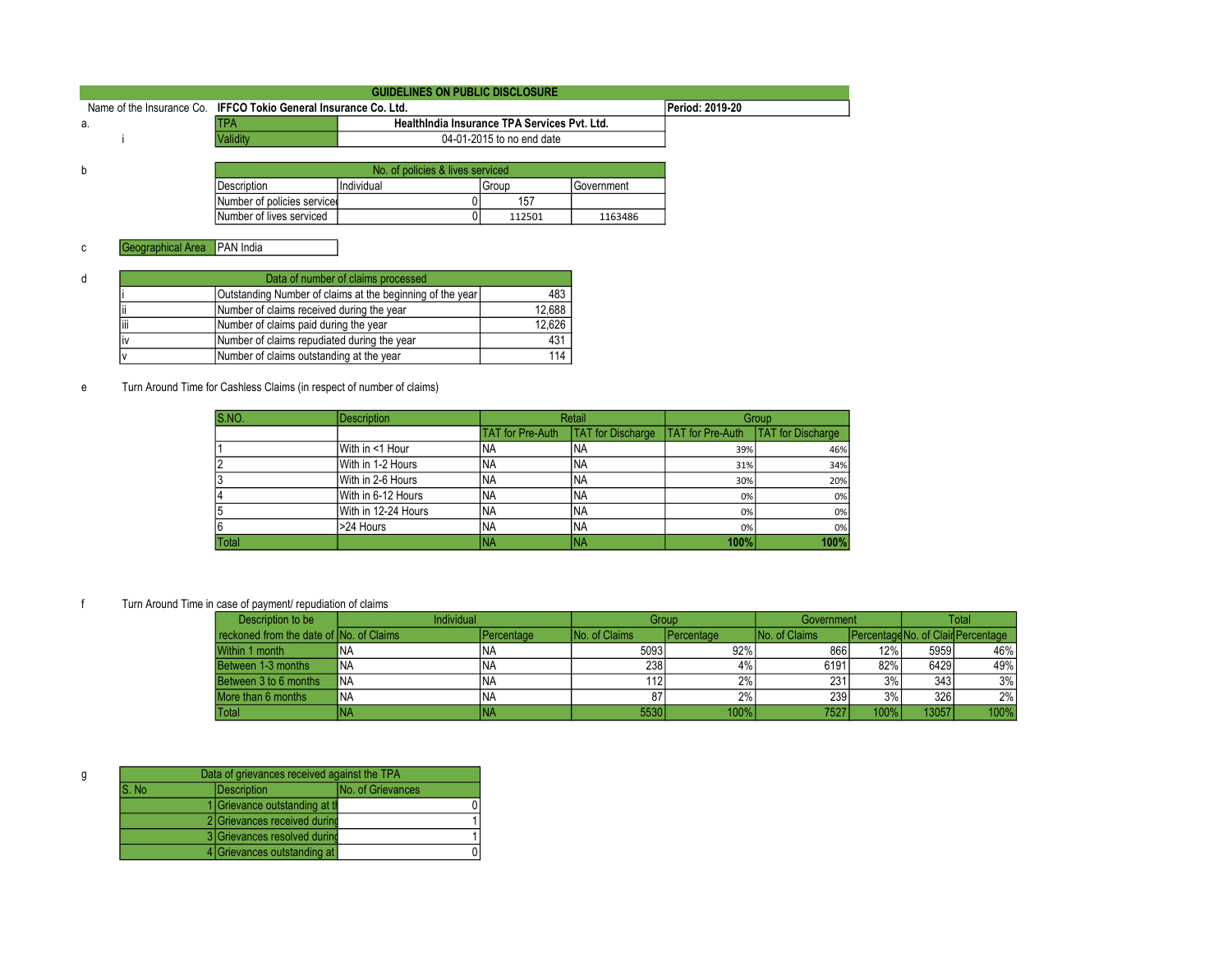|     | <b>GUIDELINES ON PUBLIC DISCLOSURE</b> |                 |                                            |  |  |  |  |  |
|-----|----------------------------------------|-----------------|--------------------------------------------|--|--|--|--|--|
|     | Name of the Insurance Co.              | Period: 2019-20 |                                            |  |  |  |  |  |
| la. |                                        | <b>ITPA</b>     | MDIndia Healthcare Service (TPA) Pvt. Ltd. |  |  |  |  |  |
|     |                                        | <b>Validity</b> | 04-05-2014 to no end date                  |  |  |  |  |  |

| No. of policies & lives serviced |            |          |                   |  |  |  |  |
|----------------------------------|------------|----------|-------------------|--|--|--|--|
| <b>Description</b>               | Individual | Group    | <b>Government</b> |  |  |  |  |
| Number of policies service       |            | 40       |                   |  |  |  |  |
| <b>INumber of lives serviced</b> |            | 2.91.130 |                   |  |  |  |  |

| Data of number of claims processed                        |                                             |        |  |  |  |
|-----------------------------------------------------------|---------------------------------------------|--------|--|--|--|
| Outstanding Number of claims at the beginning of the year |                                             |        |  |  |  |
| II                                                        | Number of claims received during the year   | 40,889 |  |  |  |
| liii                                                      | Number of claims paid during the year       | 34,928 |  |  |  |
| li٧                                                       | Number of claims repudiated during the year | 5,275  |  |  |  |
|                                                           | Number of claims outstanding at the year    | 915    |  |  |  |

e Turn Around Time for Cashless Claims (in respect of number of claims)

| S.NO. | <b>Description</b>  | Retail                  |                                             | Group |                          |
|-------|---------------------|-------------------------|---------------------------------------------|-------|--------------------------|
|       |                     | <b>TAT for Pre-Auth</b> | <b>TAT for Discharge   TAT for Pre-Auth</b> |       | <b>TAT</b> for Discharge |
|       | With in <1 Hour     | INA                     | 'NA                                         | 55%   | 47%                      |
|       | With in 1-2 Hours   | INA                     | <b>NA</b>                                   | 39%   | 46%                      |
|       | With in 2-6 Hours   | <b>NA</b>               | 'NA                                         | 6%    | 7%                       |
|       | With in 6-12 Hours  | <b>NA</b>               | 'NA                                         | 0%    | 0%                       |
| 5     | With in 12-24 Hours | INA                     | <b>NA</b>                                   | 0%    | 0%                       |
| 6     | >24 Hours           | <b>NA</b>               | 'NA                                         | 0%    | 0%                       |
| Total |                     | <b>NA</b>               | NA                                          | 100%  | 100%                     |

| reckoned from the date   | Individual           |            | Group                |            | Government           |            | <b>Total</b> |                         |
|--------------------------|----------------------|------------|----------------------|------------|----------------------|------------|--------------|-------------------------|
|                          | <b>No. of Claims</b> | Percentage | <b>No. of Claims</b> | Percentage | <b>No. of Claims</b> | Percentage |              | No. of Clair Percentage |
| Within 1 month           | INA                  | INA        | 37206                | 93%        |                      |            | 37206        | 93%                     |
| Between 1-3 months       | <b>INA</b>           | INA        | 2266                 | 6%         |                      |            | 2266         | 6%                      |
| Between 3 to 6 months NA |                      | <b>INA</b> | 550                  | $1\%$      |                      |            | 550          | $1\%$                   |
| More than 6 months       | <b>INA</b>           | INA        | 181                  | $0\%$      |                      |            | 181          | $0\%$                   |
| Total                    | <b>INA</b>           |            | 40203                | 100%       |                      |            | 40203        | 100%                    |

|       | Data of grievances received against the TPA      |  |  |  |  |
|-------|--------------------------------------------------|--|--|--|--|
| S. No | <b>IDescription</b><br><b>INo. of Grievances</b> |  |  |  |  |
|       | Grievance outstanding at th                      |  |  |  |  |
|       | Grievances received durind                       |  |  |  |  |
|       | Grievances resolved durind                       |  |  |  |  |
|       | Grievances outstanding at                        |  |  |  |  |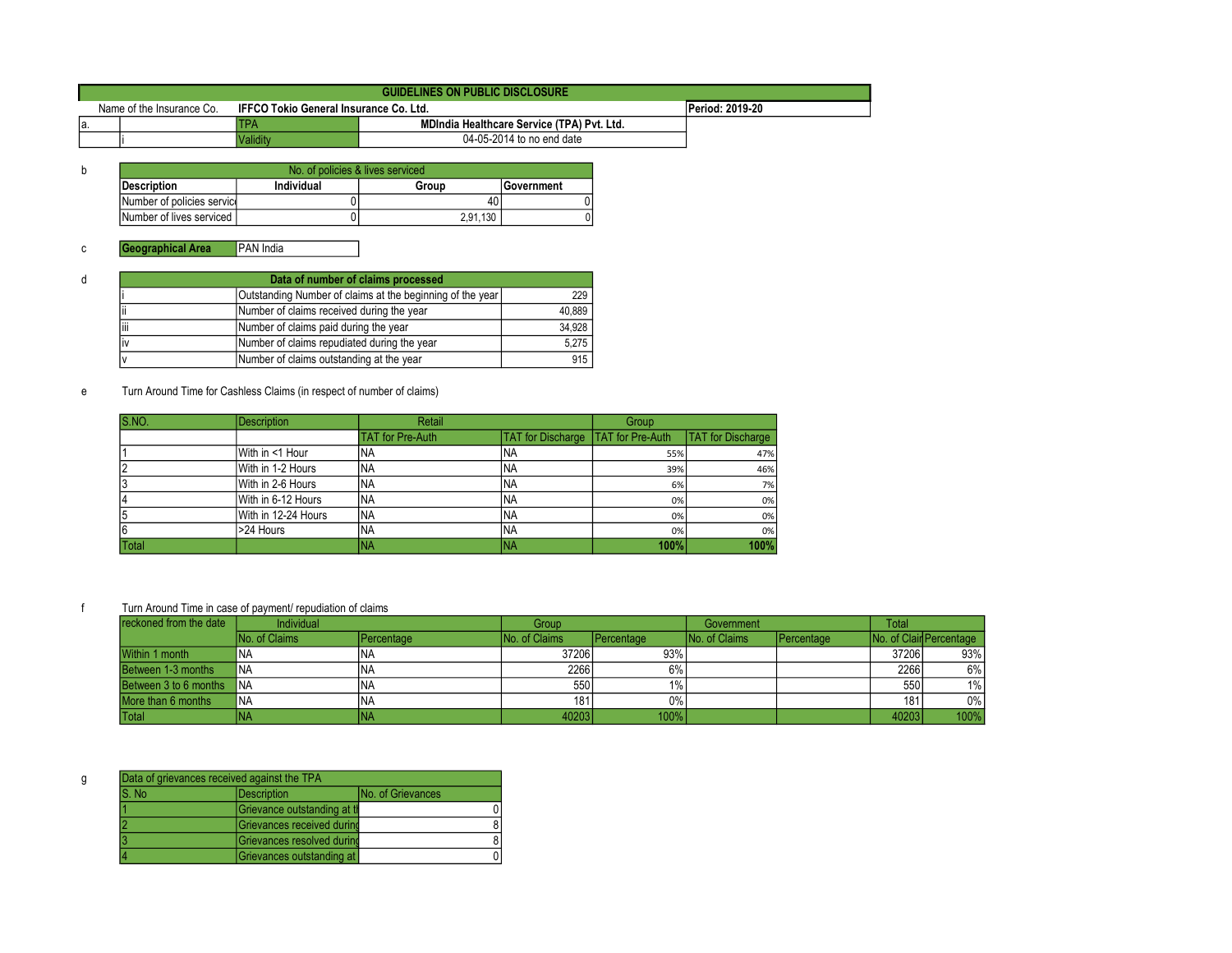|                           | <b>GUIDELINES ON PUBLIC DISCLOSURE</b> |                                               |                                      |                        |  |  |
|---------------------------|----------------------------------------|-----------------------------------------------|--------------------------------------|------------------------|--|--|
| Name of the Insurance Co. |                                        | <b>IFFCO Tokio General Insurance Co. Ltd.</b> |                                      | <b>Period: 2019-20</b> |  |  |
| Ia.                       |                                        | TPA                                           | Medi Assist Healthcare Services Ltd. |                        |  |  |
|                           |                                        | Validitv                                      | 26-05-2014 to no end date            |                        |  |  |

| b | No. of policies & lives serviced |            |          |            |  |  |
|---|----------------------------------|------------|----------|------------|--|--|
|   | Description                      | Individual | Group    | Government |  |  |
|   | Number of policies service       |            | 231      |            |  |  |
|   | Number of lives serviced         |            | 5.86.937 | 682466     |  |  |

| d | Data of number of claims processed          |                                          |        |  |  |  |  |
|---|---------------------------------------------|------------------------------------------|--------|--|--|--|--|
|   |                                             | 2,064                                    |        |  |  |  |  |
|   | Number of claims received during the year   |                                          |        |  |  |  |  |
|   | liii                                        | Number of claims paid during the year    | 46,662 |  |  |  |  |
|   | Number of claims repudiated during the year |                                          | 4.480  |  |  |  |  |
|   |                                             | Number of claims outstanding at the year | 1,701  |  |  |  |  |

e Turn Around Time for Cashless Claims (in respect of number of claims)

| S.NO.        | <b>Description</b>  | Retail                  |                          | Group                   |                          |
|--------------|---------------------|-------------------------|--------------------------|-------------------------|--------------------------|
|              |                     | <b>TAT for Pre-Auth</b> | <b>TAT</b> for Discharge | <b>TAT</b> for Pre-Auth | <b>TAT</b> for Discharge |
|              | With in <1 Hour     | INA                     | INA.                     | 88%                     | 76%                      |
|              | With in 1-2 Hours   | INA                     | <b>INA</b>               | 9%                      | 20%                      |
|              | With in 2-6 Hours   | INA.                    | INA.                     | 2%                      | $4\%$                    |
|              | With in 6-12 Hours  | <b>INA</b>              | INA.                     | $0\%$                   | $0\%$                    |
|              | With in 12-24 Hours | INA                     | <b>INA</b>               | $0\%$                   | $0\%$                    |
|              | >24 Hours           | INA                     | <b>INA</b>               | $0\%$                   | $0\%$                    |
| <b>Total</b> |                     | INA                     | 'NA                      | 100%                    | 100%                     |

f Turn Around Time in case of payment/ repudiation of claims

| Description to be     | Individual           |                    | Group          |                  | Government           |                    | <b>Total</b> |                          |
|-----------------------|----------------------|--------------------|----------------|------------------|----------------------|--------------------|--------------|--------------------------|
|                       | <b>No. of Claims</b> | <b>IPercentage</b> | INo. of Claims | Percentage       | <b>No. of Claims</b> | <b>IPercentage</b> |              | INo. of Clair Percentage |
| Within 1 month        | <b>INA</b>           | INA                | 33709          | 79% <sub>1</sub> | 6233                 | 74%                | 39942        | 78%                      |
| Between 1-3 months    | <b>INA</b>           | INA                | 6019           | 14%              | 1931                 | 23%                | 7950         | 16%                      |
| Between 3 to 6 months | <b>INA</b>           | INA                | 1896           | 4%               | 132                  | 2%                 | 2028         | 4%                       |
| More than 6 months    | <b>INA</b>           | INA                | 1142           | 3%               | 80                   | $1\%$              | 1222         | 2%                       |
| Total                 | INA                  |                    | 42766          | 100%             | 8376                 | 100%               | 51142        | 100%                     |

| S. No | <b>Description</b>          | <b>No. of Grievances</b> |
|-------|-----------------------------|--------------------------|
|       | Grievance outstanding at th |                          |
|       | Grievances received durind  |                          |
|       | Grievances resolved during  |                          |
|       | Grievances outstanding at   |                          |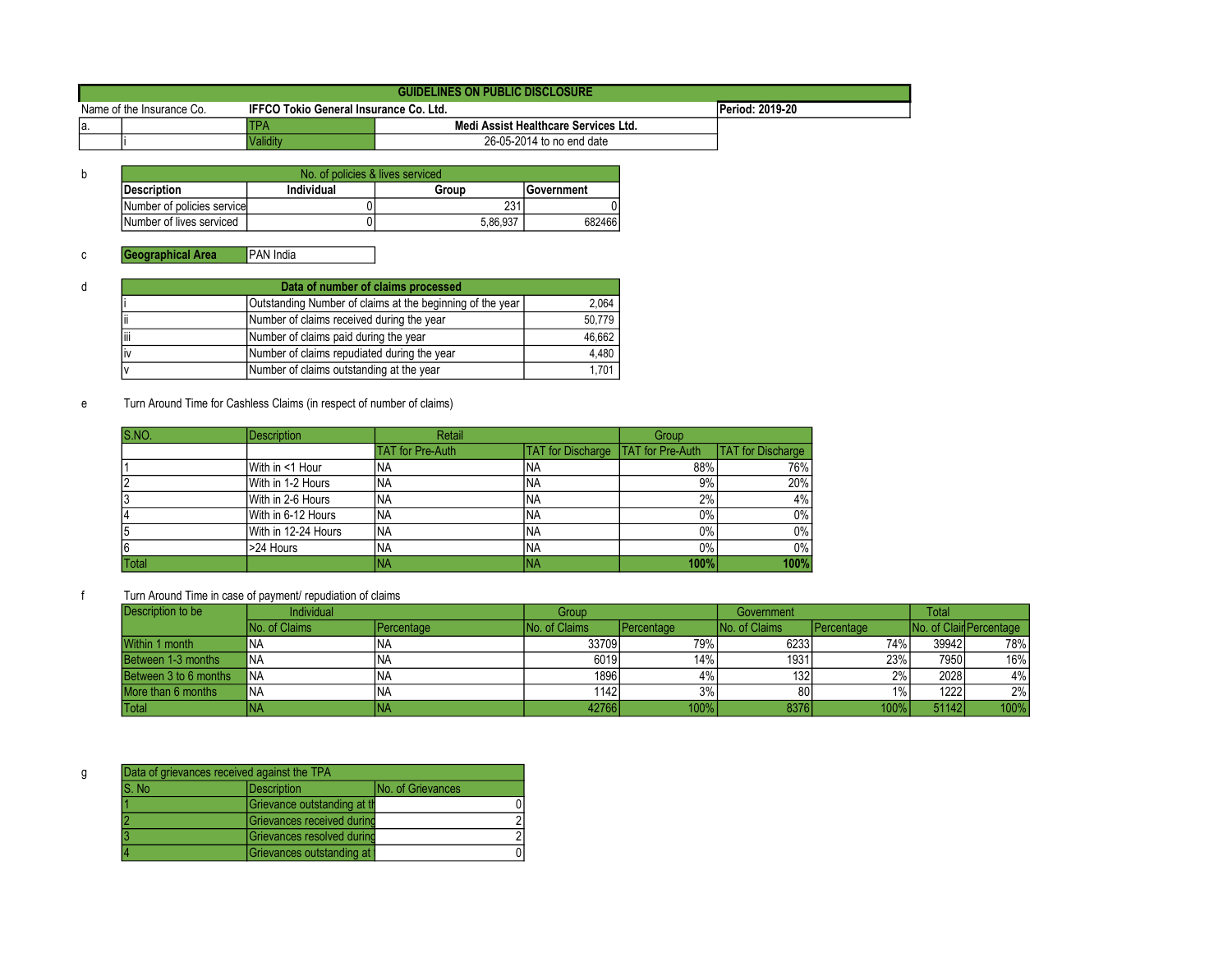|                           | GUIDELINES ON PUBLIC DISCLOSURE |                                               |                                   |                        |  |  |
|---------------------------|---------------------------------|-----------------------------------------------|-----------------------------------|------------------------|--|--|
| Name of the Insurance Co. |                                 | <b>IFFCO Tokio General Insurance Co. Ltd.</b> |                                   | <b>Period: 2019-20</b> |  |  |
| la                        |                                 | TPA                                           | MedSave Health Insurance TPA Ltd. |                        |  |  |
|                           |                                 | <b>Validity</b>                               | 09-12-2014 to no end date         |                        |  |  |

| No. of policies & lives serviced |            |        |                   |  |  |
|----------------------------------|------------|--------|-------------------|--|--|
| <b>Description</b>               | Individual | Group  | <b>Sovernment</b> |  |  |
| Number of policies serviced      |            | دے     |                   |  |  |
| Number of lives serviced         |            | 37.033 |                   |  |  |

| d | Data of number of claims processed        |                                             |       |  |  |  |
|---|-------------------------------------------|---------------------------------------------|-------|--|--|--|
|   |                                           | 372                                         |       |  |  |  |
|   | Number of claims received during the year |                                             |       |  |  |  |
|   | liii                                      | Number of claims paid during the year       | 3,455 |  |  |  |
|   | ١v                                        | Number of claims repudiated during the year | 426   |  |  |  |
|   |                                           | Number of claims outstanding at the year    | 136   |  |  |  |

# e Turn Around Time for Cashless Claims (in respect of number of claims)

| S.NO.        | <b>Description</b>  | Retail                  |                                      | Group |                          |
|--------------|---------------------|-------------------------|--------------------------------------|-------|--------------------------|
|              |                     | <b>TAT for Pre-Auth</b> | TAT for Discharge   TAT for Pre-Auth |       | <b>TAT</b> for Discharge |
|              | With in <1 Hour     | NA                      | <b>NA</b>                            | 78%   | 73%                      |
|              | With in 1-2 Hours   | ΝA                      | <b>NA</b>                            | 18%   | 22%                      |
|              | With in 2-6 Hours   | ΝA                      | <b>NA</b>                            | 4%    | 5%                       |
|              | With in 6-12 Hours  | 'NA                     | 'NA                                  | 0%    | $0\%$                    |
|              | With in 12-24 Hours | INA                     | <b>NA</b>                            | 0%    | $0\%$                    |
|              | >24 Hours           | NA                      | 'NA                                  | 0%    | $0\%$                    |
| <b>Total</b> |                     | ΝA                      | ΙNΑ                                  | 100%  | 100%                     |

| Description to be reckoned | <b>Individual</b> |                   | Group                |                     | Government           |            | <b>Total</b> |                                 |
|----------------------------|-------------------|-------------------|----------------------|---------------------|----------------------|------------|--------------|---------------------------------|
|                            | No. of Claims     | <b>Percentage</b> | <b>No. of Claims</b> | <b>I</b> Percentage | <b>No. of Claims</b> | Percentage |              | <b>INo. of Clair Percentage</b> |
| Within 1 month             |                   | INA               | 2963                 | 76% INA             |                      | INA        | 2963         | 76%                             |
| Between 1-3 months         | NA                | ina               | 470                  | 12% INA             |                      | INA        | 470          | 12%                             |
| Between 3 to 6 months      | 'NA               | INA               | 249                  | 6% NA               |                      | ΝA         | 249          | 6%                              |
| More than 6 months         | 'NA               | INA               | 199                  | 5% INA              |                      | INA        | 199          | 5%                              |
| Total                      |                   | INA               | 3881                 | 100% INA            |                      | NA.        | 3881         | 100%                            |

| g | Data of grievances received against the TPA |                                |                           |  |  |
|---|---------------------------------------------|--------------------------------|---------------------------|--|--|
|   | IS. No                                      | <i><b>IDescription</b></i>     | <b>INo. of Grievances</b> |  |  |
|   |                                             | 1 Grievance outstanding at the |                           |  |  |
|   |                                             | 2 Grievances received during   |                           |  |  |
|   |                                             | 3 Grievances resolved during   |                           |  |  |
|   |                                             | 4 Grievances outstanding at    |                           |  |  |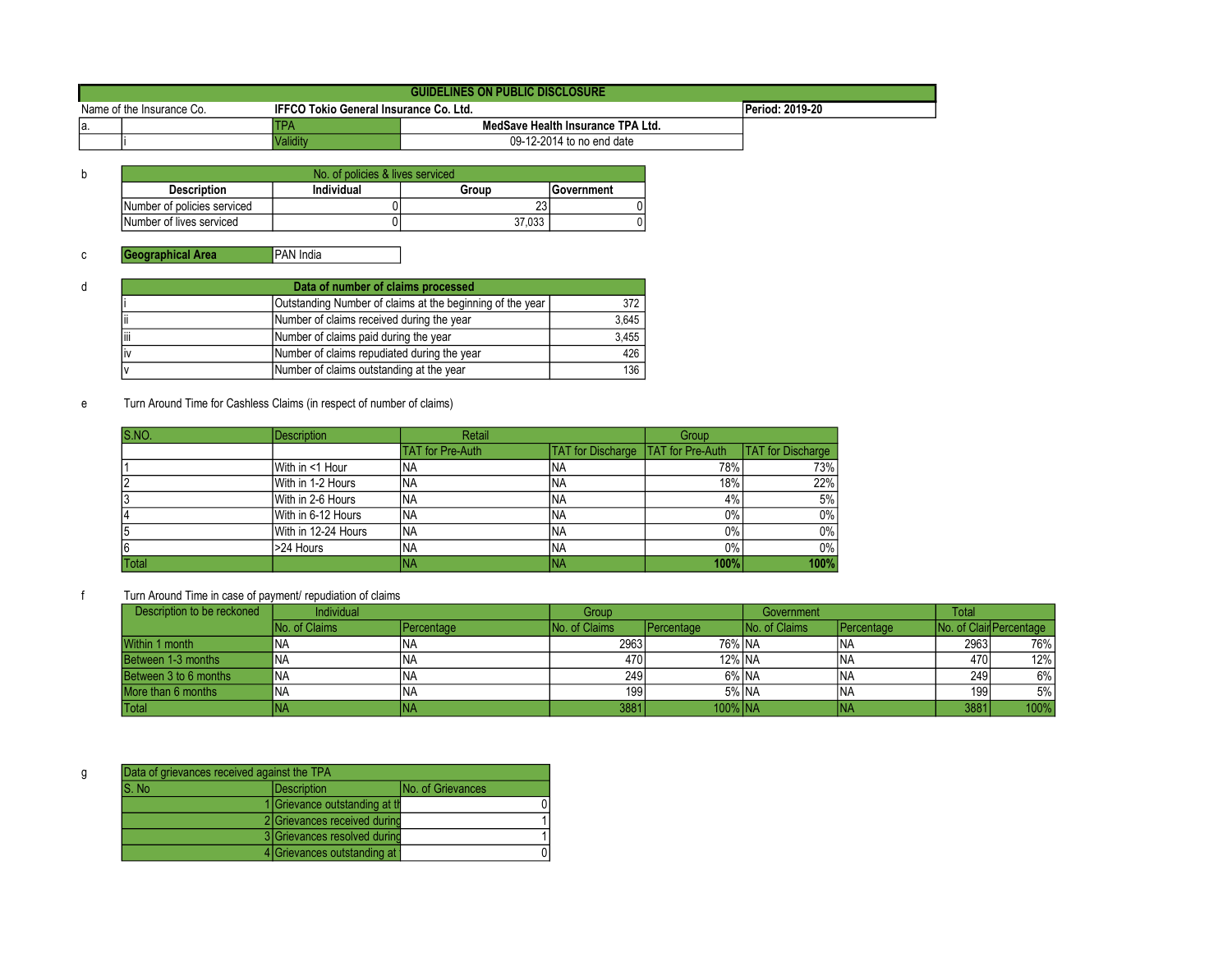|                           | <b>GUIDELINES ON PUBLIC DISCLOSURE</b> |                                               |                                                                      |                 |  |  |
|---------------------------|----------------------------------------|-----------------------------------------------|----------------------------------------------------------------------|-----------------|--|--|
| Name of the Insurance Co. |                                        | <b>IFFCO Tokio General Insurance Co. Ltd.</b> |                                                                      | Period: 2019-20 |  |  |
| la.                       |                                        | TPA                                           | <b>Paramount Health Services &amp; Insurance TPA Private Limited</b> |                 |  |  |
|                           |                                        | Validity                                      | 25-03-2014 to no end date                                            |                 |  |  |

| b | No. of policies & lives serviced |            |          |                   |  |  |
|---|----------------------------------|------------|----------|-------------------|--|--|
|   | <b>Description</b>               | Individual | Group    | <b>Government</b> |  |  |
|   | Number of policies serviced      |            | 372      |                   |  |  |
|   | Number of lives serviced         |            | 4.91.608 |                   |  |  |

| d | Data of number of claims processed                 |                                                           |        |  |  |  |  |
|---|----------------------------------------------------|-----------------------------------------------------------|--------|--|--|--|--|
|   |                                                    | Outstanding Number of claims at the beginning of the year |        |  |  |  |  |
|   | Number of claims received during the year<br>Ш     |                                                           |        |  |  |  |  |
|   | liii                                               | Number of claims paid during the year                     | 48,493 |  |  |  |  |
|   | Number of claims repudiated during the year<br>liv |                                                           | 5,639  |  |  |  |  |
|   |                                                    | Number of claims outstanding at the year                  | 1,434  |  |  |  |  |

e Turn Around Time for Cashless Claims (in respect of number of claims)

| S.NO. | <b>Description</b>  | Retail                  |                                           | Group |                          |
|-------|---------------------|-------------------------|-------------------------------------------|-------|--------------------------|
|       |                     | <b>TAT</b> for Pre-Auth | <b>TAT for Discharge TAT for Pre-Auth</b> |       | <b>TAT</b> for Discharge |
|       | With in <1 Hour     | 'NA                     | INA                                       | 57%   | 54%                      |
|       | With in 1-2 Hours   | 'NA                     | 'NA                                       | 24%   | $30\%$                   |
|       | With in 2-6 Hours   | 'NA                     | 'NA                                       | 12%   | 14%                      |
|       | With in 6-12 Hours  | <b>NA</b>               | <b>NA</b>                                 | 2%1   | $1\%$                    |
|       | With in 12-24 Hours | INA.                    | INA                                       | 4%    | $0\%$                    |
|       | >24 Hours           | 'NA                     | INA                                       | 1%    | $0\%$                    |
| Total |                     | <b>NA</b>               | <b>INA</b>                                | 100%  | 100%                     |

f Turn Around Time in case of payment/ repudiation of claims

| from the date of receiptt of | Individual           |            | Group                |                    |                       | Government |       | <b>Total</b>            |  |
|------------------------------|----------------------|------------|----------------------|--------------------|-----------------------|------------|-------|-------------------------|--|
|                              | <b>No. of Claims</b> | Percentage | <b>No. of Claims</b> | <b>IPercentage</b> | <b>INo. of Claims</b> | Percentage |       | No. of Clair Percentage |  |
| Within 1 month               |                      | 83%        | 47913                | 91%                | 10 I                  | $1\%$      | 47928 | 89%                     |  |
| Between 1-3 months           |                      | 17%        | 2470                 | 5%                 | 36                    | 3%         | 2507  | 5%                      |  |
| Between 3 to 6 months        |                      | 0%         | 1015                 | 2%                 | 1046                  | 88%        | 2061  | 4%                      |  |
| More than 6 months           |                      | 0%         | 1540                 | 3%                 | 96                    | 8%         | 1636  | 3%                      |  |
| Total                        |                      | 100%       | 52938                | 100%               | 1188                  | 100%       | 54132 | 100%                    |  |

| Data of grievances received against the TPA |                                |                          |  |  |
|---------------------------------------------|--------------------------------|--------------------------|--|--|
| S. No                                       | Description                    | <b>No. of Grievances</b> |  |  |
|                                             | 1 Grievance outstanding at the |                          |  |  |
|                                             | 2 Grievances received during   |                          |  |  |
|                                             | 3 Grievances resolved during   |                          |  |  |
|                                             | 4 Grievances outstanding at    |                          |  |  |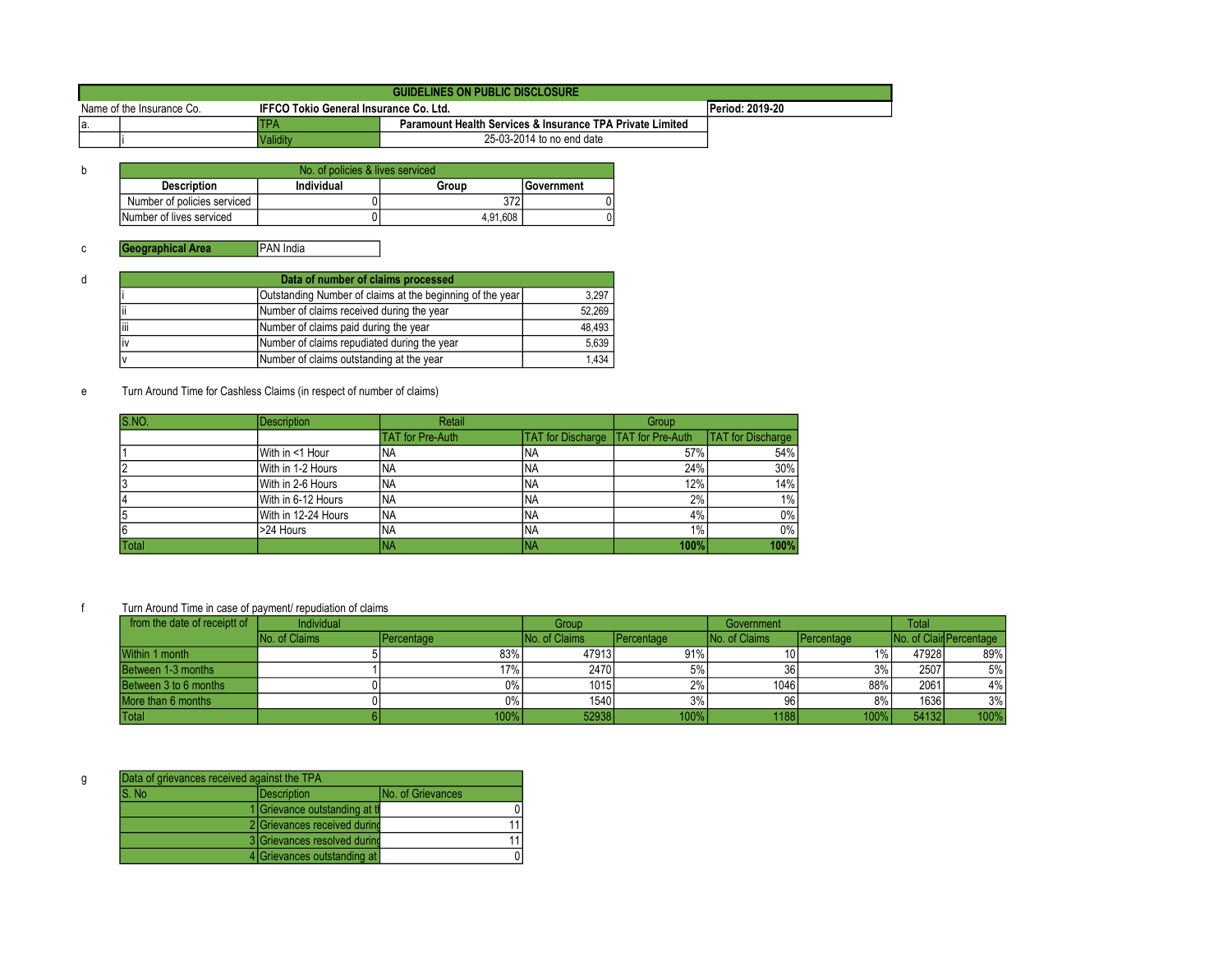|                           | GUIDELINES ON PUBLIC DISCLOSURE |                                               |                                      |                 |  |  |
|---------------------------|---------------------------------|-----------------------------------------------|--------------------------------------|-----------------|--|--|
| Name of the Insurance Co. |                                 | <b>IFFCO Tokio General Insurance Co. Ltd.</b> |                                      | Period: 2019-20 |  |  |
| la                        |                                 |                                               | Raksha Health Insurance TPA Pvt.Ltd. |                 |  |  |
|                           |                                 | Validitv                                      | 31-03-2014 to no end date            |                 |  |  |

| b | No. of policies & lives serviced |            |        |                   |  |  |
|---|----------------------------------|------------|--------|-------------------|--|--|
|   | <b>IDescription</b>              | Individual | Group  | <b>Government</b> |  |  |
|   | Number of policies serviced      |            |        |                   |  |  |
|   | Number of lives serviced         |            | 84.997 |                   |  |  |

| d | Data of number of claims processed |                                                           |        |  |  |  |
|---|------------------------------------|-----------------------------------------------------------|--------|--|--|--|
|   |                                    | Outstanding Number of claims at the beginning of the year | 556    |  |  |  |
|   |                                    | Number of claims received during the year                 | 11,011 |  |  |  |
|   | liii                               | Number of claims paid during the year                     | 10.122 |  |  |  |
|   |                                    | Number of claims repudiated during the year               | 1.146  |  |  |  |
|   |                                    | Number of claims outstanding at the year                  | 299    |  |  |  |

# e Turn Around Time for Cashless Claims (in respect of number of claims)

| S.NO.        | <b>Description</b>  | Retail                  |                                             | Group |                          |
|--------------|---------------------|-------------------------|---------------------------------------------|-------|--------------------------|
|              |                     | <b>TAT for Pre-Auth</b> | <b>TAT for Discharge   TAT for Pre-Auth</b> |       | <b>TAT</b> for Discharge |
|              | With in <1 Hour     | 'NA                     | <b>INA</b>                                  | 98%   | 95%                      |
|              | With in 1-2 Hours   | 'NA                     | <b>INA</b>                                  | 2%    | 5%                       |
|              | With in 2-6 Hours   | <b>NA</b>               | <b>INA</b>                                  | $0\%$ | $0\%$                    |
|              | With in 6-12 Hours  | <b>NA</b>               | <b>INA</b>                                  | $0\%$ | $0\%$                    |
|              | With in 12-24 Hours | <sup>I</sup> NA         | <b>INA</b>                                  | $0\%$ | 0%                       |
|              | >24 Hours           | INA                     | INA                                         | $0\%$ | $0\%$                    |
| <b>Total</b> |                     | ΝA                      | INA                                         | 100%  | 100%                     |

| Description to be reckoned | <b>Individual</b> |            | Group                |            | Government           |            | <b>Total</b> |                         |
|----------------------------|-------------------|------------|----------------------|------------|----------------------|------------|--------------|-------------------------|
|                            | INo. of Claims    | Percentage | <b>No. of Claims</b> | Percentage | <b>No. of Claims</b> | Percentage |              | No. of Clair Percentage |
| Within 1 month             | ΝA                |            | 10104                | 90% NA     |                      |            | 10104        | 90%                     |
| Between 1-3 months         | <b>NA</b>         | 'NA        | 776                  | 7% NA      |                      | 'NA        | 776          | 7%1                     |
| Between 3 to 6 months      | <b>NA</b>         | <b>NA</b>  | 210                  | 2% INA     |                      | 'NA        | 210          | 2%1                     |
| More than 6 months         | 'na               | 'NA        | 178                  | 2% NA      |                      | 'NA        | 178          | $2\%$                   |
| Total                      | ΝA                |            | 11268l               | 100% NA    |                      | ΝA         | 11268        | 100%                    |

| Data of grievances received against the TPA |                             |                           |  |  |  |
|---------------------------------------------|-----------------------------|---------------------------|--|--|--|
| S. No<br><b>IDescription</b>                |                             | <b>INo. of Grievances</b> |  |  |  |
|                                             | Grievance outstanding at th |                           |  |  |  |
|                                             | Grievances received durind  |                           |  |  |  |
|                                             | Grievances resolved durind  | $\mathcal{D}_{1}$         |  |  |  |
|                                             | Grievances outstanding at   |                           |  |  |  |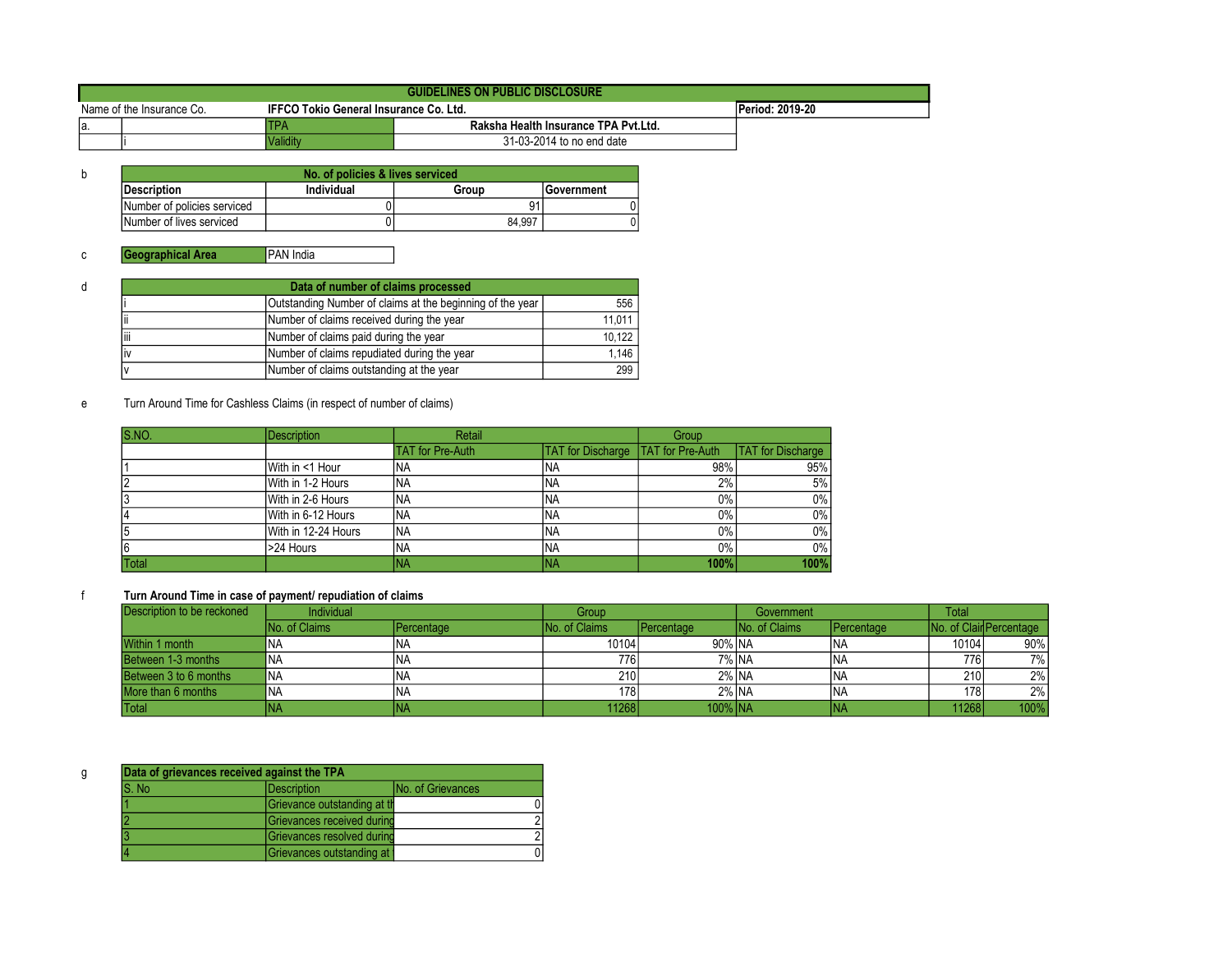|                           | <b>GUIDELINES ON PUBLIC DISCLOSURE</b> |                                        |                                       |                 |  |  |  |
|---------------------------|----------------------------------------|----------------------------------------|---------------------------------------|-----------------|--|--|--|
| Name of the Insurance Co. |                                        | IFFCO Tokio General Insurance Co. Ltd. |                                       | Period: 2019-20 |  |  |  |
| la.                       |                                        | TPA                                    | UnitedHealthCare Parekh Insurance TPA |                 |  |  |  |
|                           |                                        | Validitv                               | 24-06-2015 to no end date             |                 |  |  |  |

| No. of policies & lives serviced |            |        |                    |  |  |  |
|----------------------------------|------------|--------|--------------------|--|--|--|
| <b>IDescription</b>              | Individual | Group  | <b>IGovernment</b> |  |  |  |
| Number of policies serviced      |            | 15     |                    |  |  |  |
| Number of lives serviced         |            | 20.741 |                    |  |  |  |

| d | Data of number of claims processed |                                             |                    |  |  |  |  |
|---|------------------------------------|---------------------------------------------|--------------------|--|--|--|--|
|   |                                    |                                             |                    |  |  |  |  |
|   | Ϊi                                 | Number of claims received during the year   | 5,345              |  |  |  |  |
|   | liii                               | Number of claims paid during the year       | $\overline{5,130}$ |  |  |  |  |
|   | liv                                | Number of claims repudiated during the year | 207                |  |  |  |  |
|   |                                    | Number of claims outstanding at the year    | 85                 |  |  |  |  |

## e Turn Around Time for Cashless Claims (in respect of number of claims)

| S.NO.        | <b>Description</b>  | Retail                  |                          | Group                    |                          |
|--------------|---------------------|-------------------------|--------------------------|--------------------------|--------------------------|
|              |                     | <b>TAT</b> for Pre-Auth | <b>TAT</b> for Discharge | <b>ITAT for Pre-Auth</b> | <b>TAT</b> for Discharge |
|              | With in <1 Hour     | 'NA                     | INA                      | 36%                      | 40%                      |
|              | With in 1-2 Hours   | <b>NA</b>               | INA                      | 44%                      | 41%                      |
|              | With in 2-6 Hours   | <b>NA</b>               | INA                      | 20%                      | 18%                      |
|              | With in 6-12 Hours  | NA                      | INA                      | $0\%$                    | 0%                       |
|              | With in 12-24 Hours | <b>NA</b>               | INA                      | $0\%$                    | $0\%$                    |
| 6            | >24 Hours           | <b>NA</b>               | INA                      | $0\%$                    | 0%                       |
| <b>Total</b> |                     | INA                     | INA                      | 100%                     | 100%                     |

| from the date of receiptt of last | Individual            |                     | Group                 |                    | Government            |                     | Total |                         |
|-----------------------------------|-----------------------|---------------------|-----------------------|--------------------|-----------------------|---------------------|-------|-------------------------|
|                                   | <b>INo. of Claims</b> | <b>I</b> Percentage | <b>INo. of Claims</b> | <b>IPercentage</b> | <b>INo. of Claims</b> | <b>I</b> Percentage |       | No. of Clair Percentage |
| Within 1 month                    | INA                   | INA                 | 4717                  | 88% NA             |                       | 'NA                 | 4717  | 88%                     |
| Between 1-3 months                | <b>INA</b>            | <b>INA</b>          | 409                   | 8% NA              |                       |                     | 409   | 8%                      |
| Between 3 to 6 months             | INA                   | <b>INA</b>          | 121                   | 2% NA              |                       | 'NA                 | 121.  | 2%                      |
| More than 6 months                | <b>INA</b>            | <b>INA</b>          | 90                    | 2% NA              |                       | INA                 | 90    | 2%                      |
| Total                             | INA                   | ina                 | 5337                  | 100% INA           |                       | NΑ                  | 5337  | 100%                    |

| g |        | Data of grievances received against the TPA |                           |  |  |  |  |
|---|--------|---------------------------------------------|---------------------------|--|--|--|--|
|   | IS. No | <b>IDescription</b>                         | <b>INo. of Grievances</b> |  |  |  |  |
|   |        | Grievance outstanding at th                 |                           |  |  |  |  |
|   |        | Grievances received during                  |                           |  |  |  |  |
|   |        | Grievances resolved during                  |                           |  |  |  |  |
|   |        | Grievances outstanding at t                 |                           |  |  |  |  |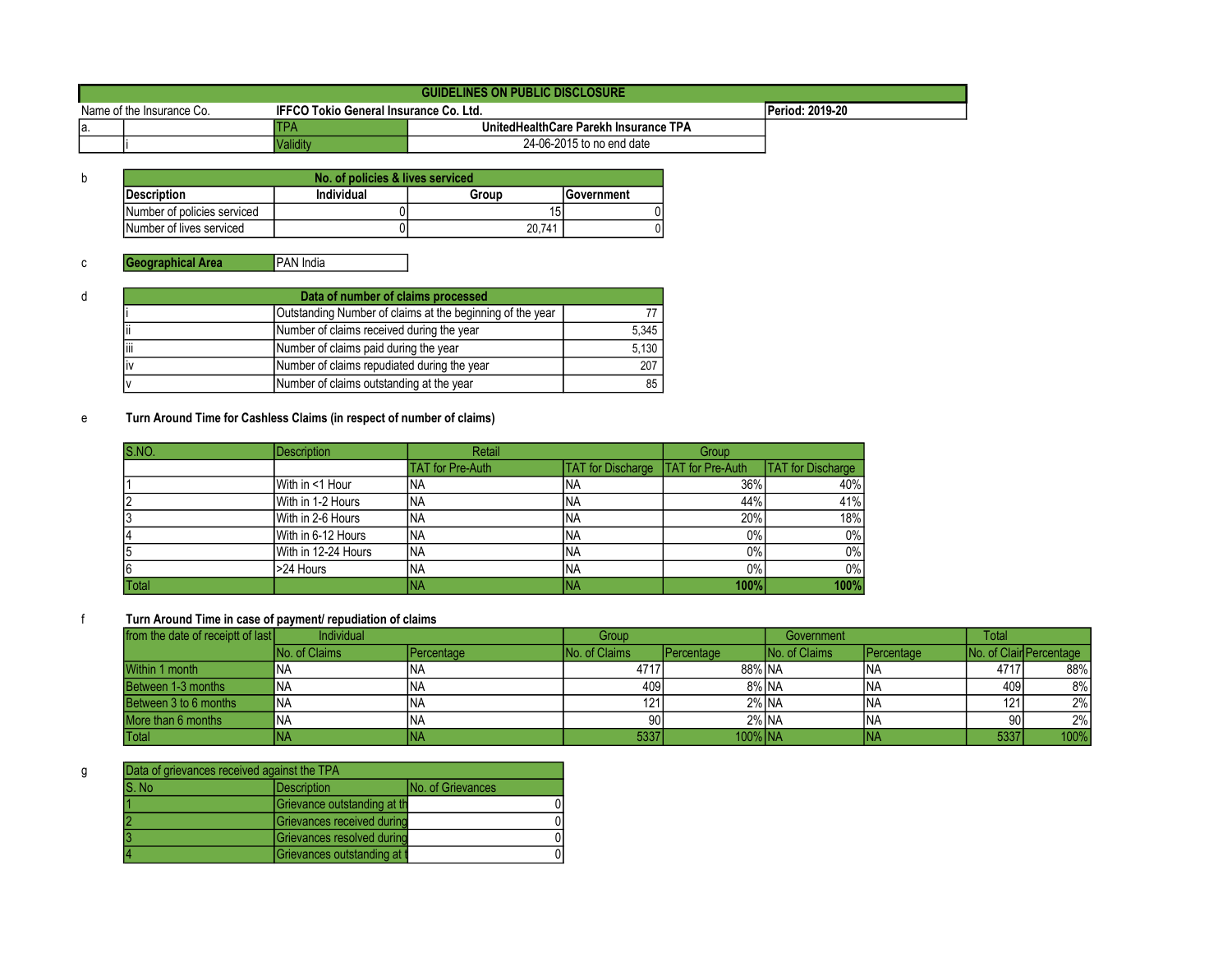|                           | GUIDELINES ON PUBLIC DISCLOSURE |          |                                               |  |  |  |  |
|---------------------------|---------------------------------|----------|-----------------------------------------------|--|--|--|--|
| Name of the Insurance Co. |                                 |          | <b>IFFCO Tokio General Insurance Co. Ltd.</b> |  |  |  |  |
| la                        |                                 |          | Vidal Health TPA                              |  |  |  |  |
|                           |                                 | √aliditv | 28-04-2014 to no end date                     |  |  |  |  |

| b | No. of policies & lives serviced |            |        |                   |  |  |  |
|---|----------------------------------|------------|--------|-------------------|--|--|--|
|   | <b>IDescription</b>              | Individual | Group  | <b>Government</b> |  |  |  |
|   | Number of policies serviced      |            | 44     |                   |  |  |  |
|   | Number of lives serviced         |            | 88.769 | 7994697           |  |  |  |

|  | Data of number of claims processed                                                                  |     |  |  |  |  |
|--|-----------------------------------------------------------------------------------------------------|-----|--|--|--|--|
|  |                                                                                                     | 339 |  |  |  |  |
|  | Number of claims received during the year                                                           |     |  |  |  |  |
|  | liii<br>Number of claims paid during the year<br>Number of claims repudiated during the year<br>liv |     |  |  |  |  |
|  |                                                                                                     |     |  |  |  |  |
|  | Number of claims outstanding at the year                                                            |     |  |  |  |  |

## e Turn Around Time for Cashless Claims (in respect of number of claims)

| S.NO.        | <b>Description</b>  | Retail                  |                                             | Group |                          |
|--------------|---------------------|-------------------------|---------------------------------------------|-------|--------------------------|
|              |                     | <b>TAT for Pre-Auth</b> | <b>TAT for Discharge   TAT for Pre-Auth</b> |       | <b>TAT</b> for Discharge |
|              | With in <1 Hour     | 'NA                     | <b>INA</b>                                  | 78%   | 68%                      |
|              | With in 1-2 Hours   | 'NA                     | <b>INA</b>                                  | 16%   | 21%                      |
|              | With in 2-6 Hours   | <b>NA</b>               | <b>INA</b>                                  | 5%    | 11%                      |
|              | With in 6-12 Hours  | <b>NA</b>               | <b>INA</b>                                  | $0\%$ | $0\%$                    |
|              | With in 12-24 Hours | <sup>I</sup> NA         | <b>INA</b>                                  | $0\%$ | 0%                       |
|              | >24 Hours           | INA                     | INA                                         | $0\%$ | $0\%$                    |
| <b>Total</b> |                     | NА                      | INA                                         | 100%  | 100%                     |

| Description to be reckoned | <b>Individual</b> |            | Group                | Government         |                       |            | <b>Total</b> |                         |
|----------------------------|-------------------|------------|----------------------|--------------------|-----------------------|------------|--------------|-------------------------|
|                            | INo. of Claims    | Percentage | <b>No. of Claims</b> | <b>IPercentage</b> | <b>INo. of Claims</b> | Percentage |              | No. of Clair Percentage |
| Within 1 month             | INA               | INA        | 21820                | 86%                | 12381                 | 15%        | 34201        | 32%                     |
| Between 1-3 months         | INA               | INA        | 2373                 | 9%                 | 48256                 | 60%        | 50629        | 48%                     |
| Between 3 to 6 months      | <b>INA</b>        | <b>INA</b> | 853                  | 3%                 | 19656                 | 24%        | 20509        | 19%                     |
| More than 6 months         | 'NA               | <b>INA</b> | 267                  | $1\%$              | 84                    | 0%         | 351          | $0\%$                   |
| <b>Total</b>               | INA               | <b>INA</b> | 25313                | 100%               | 80377                 | 100%       | 105690       | 100%                    |

| g | Data of grievances received against the TPA |                             |                           |  |  |  |
|---|---------------------------------------------|-----------------------------|---------------------------|--|--|--|
|   | IS. No                                      | Description                 | <b>INo. of Grievances</b> |  |  |  |
|   |                                             | Grievance outstanding at th |                           |  |  |  |
|   |                                             | Grievances received durind  |                           |  |  |  |
|   |                                             | Grievances resolved durind  |                           |  |  |  |
|   |                                             | Grievances outstanding at   |                           |  |  |  |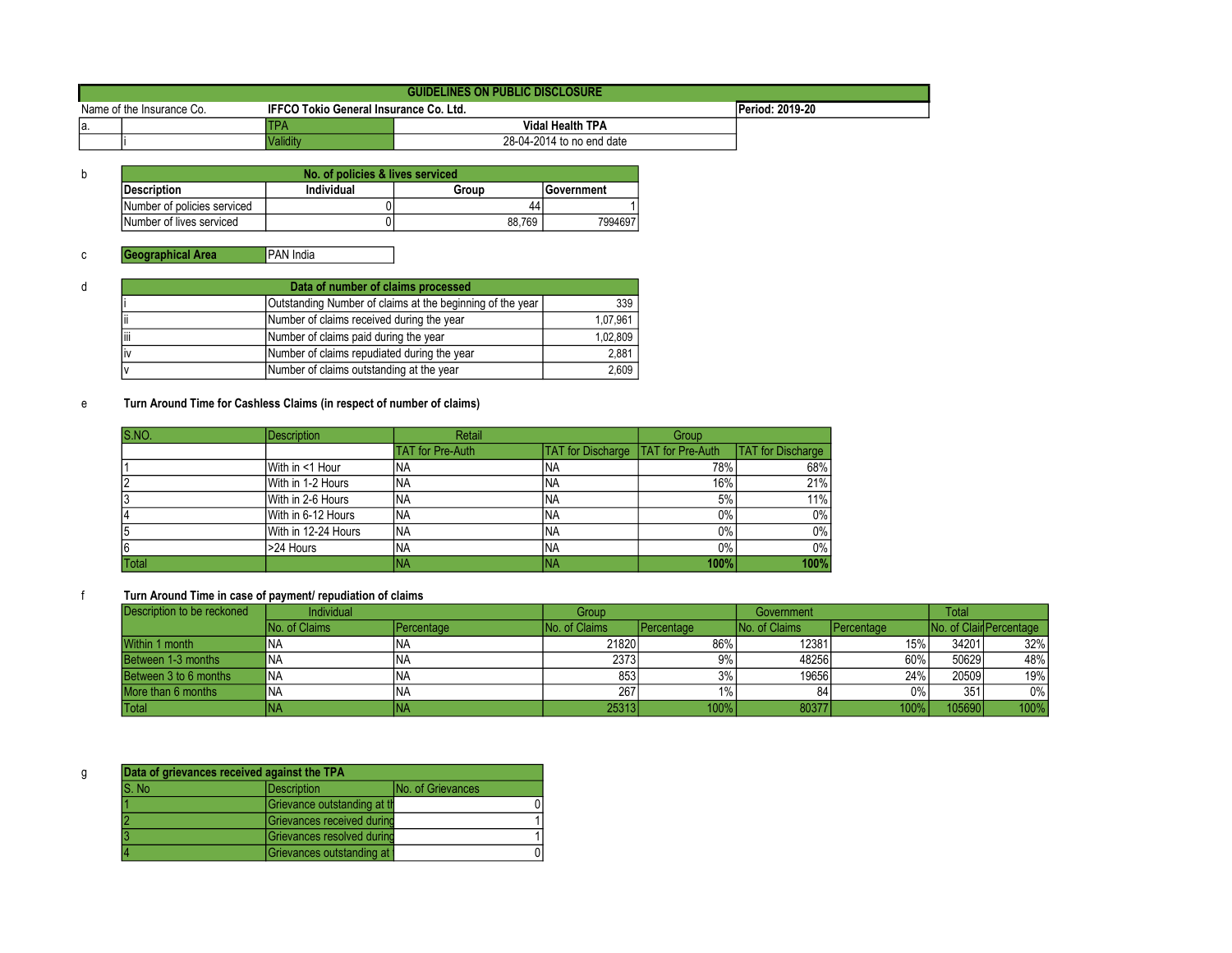|     | GUIDELINES ON PUBLIC DISCLOSURE |                                               |                                             |                 |  |  |  |
|-----|---------------------------------|-----------------------------------------------|---------------------------------------------|-----------------|--|--|--|
|     | Name of the Insurance Co.       | <b>IFFCO Tokio General Insurance Co. Ltd.</b> |                                             | Period: 2019-20 |  |  |  |
| la. |                                 | ТРА                                           | Vipul MedCorp Insurance TPA Private Limited |                 |  |  |  |
|     |                                 | Validity                                      | 04-01-2014 to no end date                   |                 |  |  |  |

| b | No. of policies & lives serviced |            |        |                   |  |  |  |
|---|----------------------------------|------------|--------|-------------------|--|--|--|
|   | <b>Description</b>               | Individual | Group  | <b>Government</b> |  |  |  |
|   | Number of policies serviced      |            | 219 I  |                   |  |  |  |
|   | Number of lives serviced         |            | 88.457 |                   |  |  |  |

| d | Data of number of claims processed                        |                                             |       |  |  |  |
|---|-----------------------------------------------------------|---------------------------------------------|-------|--|--|--|
|   | Outstanding Number of claims at the beginning of the year |                                             |       |  |  |  |
|   |                                                           | Number of claims received during the year   | 7.744 |  |  |  |
|   | liii                                                      | Number of claims paid during the year       | 6,996 |  |  |  |
|   | IV                                                        | Number of claims repudiated during the year | 763   |  |  |  |
|   |                                                           | Number of claims outstanding at the year    | 578   |  |  |  |

#### e Turn Around Time for Cashless Claims (in respect of number of claims)

| <b>S.NO.</b> | <b>Description</b>  | Retail                  |                                             | Group |                          |
|--------------|---------------------|-------------------------|---------------------------------------------|-------|--------------------------|
|              |                     | <b>TAT</b> for Pre-Auth | <b>TAT for Discharge   TAT for Pre-Auth</b> |       | <b>TAT</b> for Discharge |
|              | With in <1 Hour     | 'NA                     | <b>NA</b>                                   | 61%   | 66%                      |
|              | With in 1-2 Hours   | INA                     | <sup>I</sup> NA                             | 30%   | 25%                      |
|              | With in 2-6 Hours   | <b>NA</b>               | INA.                                        | 8%    | 8%                       |
|              | With in 6-12 Hours  | <b>NA</b>               | INA.                                        | 0%    | $0\%$                    |
|              | With in 12-24 Hours | INA.                    | <b>NA</b>                                   | $1\%$ | $0\%$                    |
| 6            | >24 Hours           | INA                     | <b>NA</b>                                   | 0%    | $0\%$                    |
| Total        |                     | <b>NA</b>               | <b>INA</b>                                  | 100%  | 100%                     |

| from the date of receiptt of | <b>Individual</b>    |            | Group                |                     | Government           |            | <b>Total</b> |                         |
|------------------------------|----------------------|------------|----------------------|---------------------|----------------------|------------|--------------|-------------------------|
|                              | <b>No. of Claims</b> | Percentage | <b>No. of Claims</b> | <b>I</b> Percentage | <b>No. of Claims</b> | Percentage |              | No. of Clair Percentage |
| Within 1 month               | NА                   | INA        | 5933                 | 76% NA              |                      | <b>INA</b> | 59331        | 76%                     |
| Between 1-3 months           | ΝA                   | INA        | 8431                 | 11% NA              |                      | <b>INA</b> | 843          | 11%                     |
| Between 3 to 6 months        | <b>NA</b>            | İNA        | 478                  | 6% NA               |                      | <b>INA</b> | 478          | 6%                      |
| More than 6 months           | ΝA                   | İNA        | 505                  | 7% NA               |                      | <b>INA</b> | 5051         | 7%                      |
| Total                        | <b>NA</b>            | ina        | 7759 l               | 100% INA            |                      | INA        | 7759         | 100%                    |

| g | Data of grievances received against the TPA |                              |                           |  |  |  |
|---|---------------------------------------------|------------------------------|---------------------------|--|--|--|
|   | S. No                                       | Description                  | <b>INo. of Grievances</b> |  |  |  |
|   |                                             | Grievance outstanding at the |                           |  |  |  |
|   |                                             | Grievances received durind   |                           |  |  |  |
|   |                                             | Grievances resolved durind   |                           |  |  |  |
|   |                                             | Grievances outstanding at    |                           |  |  |  |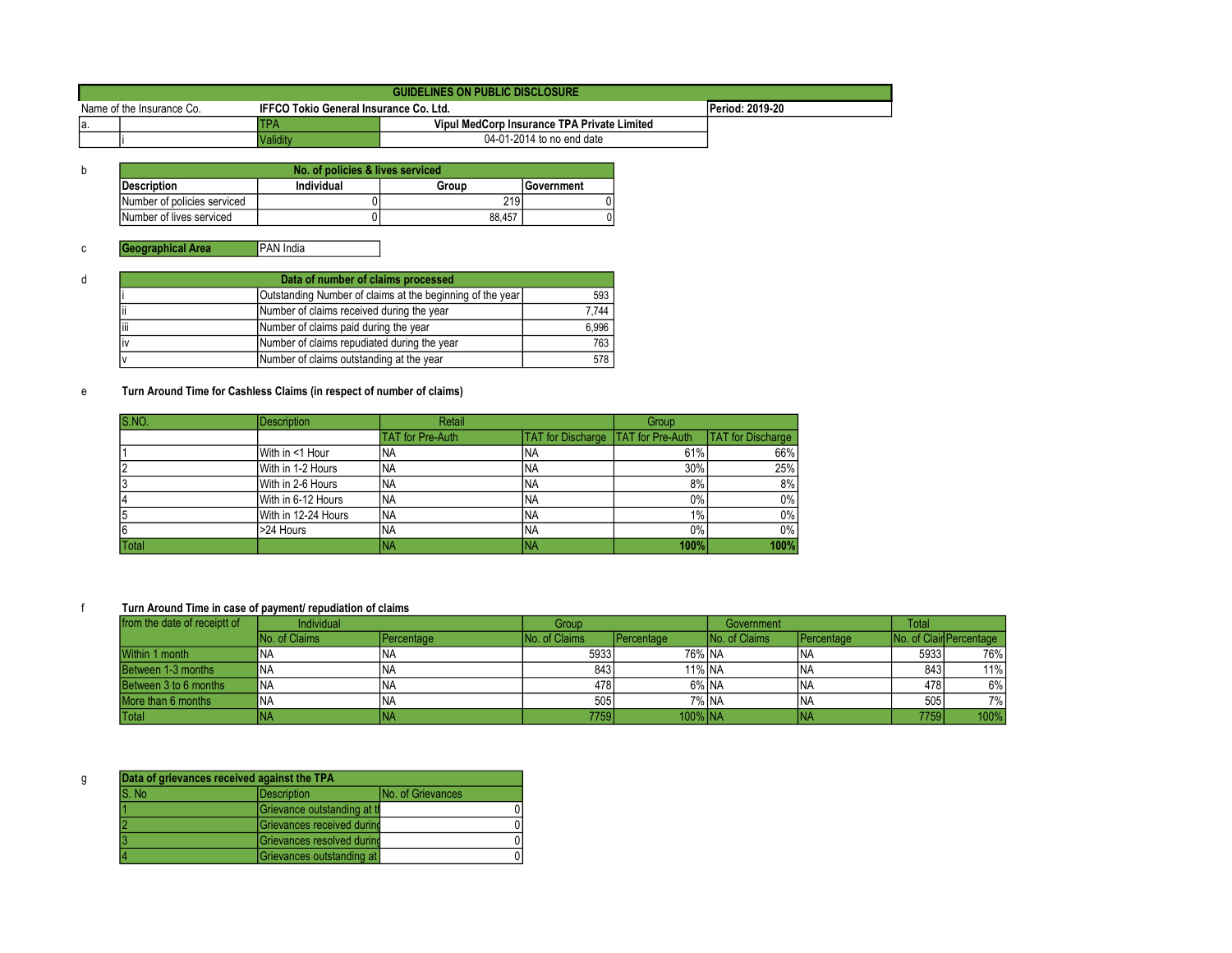|                           | <b>GUIDELINES ON PUBLIC DISCLOSURE</b> |                                               |                               |                        |  |  |  |
|---------------------------|----------------------------------------|-----------------------------------------------|-------------------------------|------------------------|--|--|--|
| Name of the Insurance Co. |                                        | <b>IFFCO Tokio General Insurance Co. Ltd.</b> |                               | <b>Period: 2019-20</b> |  |  |  |
| la.                       |                                        |                                               | SAFEWAY INSURANCE TPA PVT LTD |                        |  |  |  |
|                           |                                        | l Validitv                                    | 25-02-2020 to no end date     |                        |  |  |  |

| No. of policies & lives serviced |            |       |                    |  |  |  |
|----------------------------------|------------|-------|--------------------|--|--|--|
| <b>Description</b>               | Individual | Group | <b>IGovernment</b> |  |  |  |
| Number of policies serviced      |            |       |                    |  |  |  |
| Number of lives serviced         |            | 437   | 619814             |  |  |  |

| d    | Data of number of claims processed                        |                                             |       |  |  |  |
|------|-----------------------------------------------------------|---------------------------------------------|-------|--|--|--|
|      | Outstanding Number of claims at the beginning of the year |                                             |       |  |  |  |
|      | Ϊi                                                        | Number of claims received during the year   | 6,155 |  |  |  |
| liii |                                                           | Number of claims paid during the year       | 6,311 |  |  |  |
|      | liv                                                       | Number of claims repudiated during the year | 163   |  |  |  |
|      |                                                           | Number of claims outstanding at the year    |       |  |  |  |

## e Turn Around Time for Cashless Claims (in respect of number of claims)

| S.NO.        | <b>Description</b>  | Retail                  |                          | Group                   |                          |
|--------------|---------------------|-------------------------|--------------------------|-------------------------|--------------------------|
|              |                     | <b>TAT</b> for Pre-Auth | <b>TAT</b> for Discharge | <b>TAT</b> for Pre-Auth | <b>TAT</b> for Discharge |
|              | With in <1 Hour     | <b>NA</b>               | INA                      | 100%                    | 100%                     |
|              | With in 1-2 Hours   | <b>INA</b>              | INA                      | $0\%$                   | $0\%$                    |
|              | With in 2-6 Hours   | <b>INA</b>              | INA                      | $0\%$                   | $0\%$                    |
|              | With in 6-12 Hours  | <b>INA</b>              | INA                      | 0%                      | $0\%$                    |
|              | With in 12-24 Hours | <b>NA</b>               | INA                      | 0%                      | $0\%$                    |
| 6            | >24 Hours           | <b>NA</b>               | INA                      | $0\%$                   | $0\%$                    |
| <b>Total</b> |                     | INA                     | INA                      | 100%                    | 100%                     |

#### f Turn Around Time in case of payment/ repudiation of claims

| from the date of receiptt of last | <b>Individual</b>    |                    | Group                 |                     |                      | Government |      | Total                   |  |
|-----------------------------------|----------------------|--------------------|-----------------------|---------------------|----------------------|------------|------|-------------------------|--|
|                                   | <b>No. of Claims</b> | <b>IPercentage</b> | <b>INo. of Claims</b> | <b>I</b> Percentage | <b>No. of Claims</b> | Percentage |      | No. of Clair Percentage |  |
| Within 1 month                    | ΙNΑ                  | INA                |                       | $0\%$               | 3304                 | 51%        | 3304 | 51%                     |  |
| Between 1-3 months                | <b>INA</b>           | <b>INA</b>         |                       | 0%                  | 2963                 | 46%        | 2963 | 46%                     |  |
| Between 3 to 6 months             | <b>INA</b>           | <b>INA</b>         |                       | 0%                  | 156                  | 2%         | 1561 | 2%                      |  |
| More than 6 months                | <b>INA</b>           | .ina               |                       | 0%                  |                      | $1\%$      |      | $1\%$                   |  |
| Total                             | ΙNΑ                  | INA                |                       | 0%                  | 6474                 | 100%       | 6474 | 100%                    |  |

| Data of grievances received against the TPA |                                         |                                |  |  |  |
|---------------------------------------------|-----------------------------------------|--------------------------------|--|--|--|
| S. No                                       | <b>No. of Grievances</b><br>Description |                                |  |  |  |
|                                             |                                         | 1 Grievance outstanding at the |  |  |  |
|                                             |                                         | 2 Grievances received during   |  |  |  |
|                                             |                                         | 3 Grievances resolved during   |  |  |  |
|                                             |                                         | 4 Grievances outstanding at t  |  |  |  |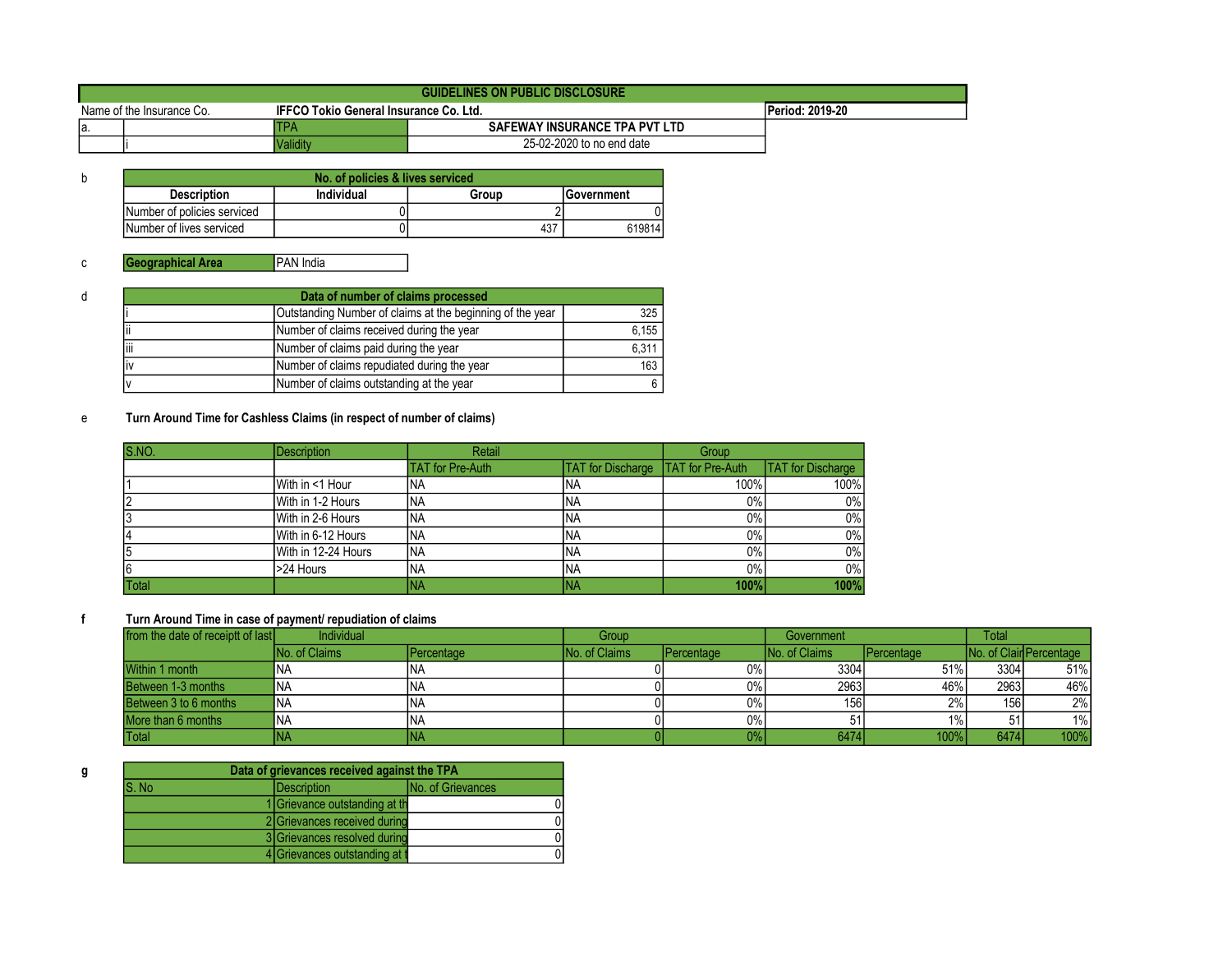|                           | GUIDELINES ON PUBLIC DISCLOSURE |                                               |                                         |                 |  |  |  |
|---------------------------|---------------------------------|-----------------------------------------------|-----------------------------------------|-----------------|--|--|--|
| Name of the Insurance Co. |                                 | <b>IFFCO Tokio General Insurance Co. Ltd.</b> |                                         | Period: 2019-20 |  |  |  |
| la.                       |                                 | TPA                                           | <b>East West Assist Private Limited</b> |                 |  |  |  |
|                           |                                 | Validitv                                      | 11-01-2019 to no end date               |                 |  |  |  |

| No. of policies & lives serviced |            |       |                    |  |  |
|----------------------------------|------------|-------|--------------------|--|--|
| <b>Description</b>               | Individual | Group | <b>IGovernment</b> |  |  |
| Number of policies serviced      |            |       |                    |  |  |
| Number of lives serviced         |            |       |                    |  |  |

| d | Data of number of claims processed                        |                                             |     |  |  |  |
|---|-----------------------------------------------------------|---------------------------------------------|-----|--|--|--|
|   | Outstanding Number of claims at the beginning of the year |                                             |     |  |  |  |
|   | Ϊi                                                        | Number of claims received during the year   | 364 |  |  |  |
|   | liii                                                      | Number of claims paid during the year       | 350 |  |  |  |
|   | liv                                                       | Number of claims repudiated during the year |     |  |  |  |
|   |                                                           | Number of claims outstanding at the year    |     |  |  |  |

## e Turn Around Time for Cashless Claims (in respect of number of claims)

| S.NO.        | <b>Description</b>  | Retail                  |                          | Group                   |                          |
|--------------|---------------------|-------------------------|--------------------------|-------------------------|--------------------------|
|              |                     | <b>TAT</b> for Pre-Auth | <b>TAT</b> for Discharge | <b>TAT</b> for Pre-Auth | <b>TAT</b> for Discharge |
|              | With in <1 Hour     | <b>NA</b>               | INA                      | 63%                     | 91%                      |
|              | With in 1-2 Hours   | <b>INA</b>              | INA                      | 21%                     | 5%                       |
|              | With in 2-6 Hours   | <b>INA</b>              | INA                      | 11%                     | 4%                       |
|              | With in 6-12 Hours  | <b>INA</b>              | INA                      | 0%                      | $0\%$                    |
|              | With in 12-24 Hours | <b>NA</b>               | INA                      | 5%                      | $0\%$                    |
| 6            | >24 Hours           | <b>NA</b>               | INA                      | $0\%$                   | $0\%$                    |
| <b>Total</b> |                     | INA                     | INA                      | 100%                    | 100%                     |

#### f Turn Around Time in case of payment/ repudiation of claims

| from the date of receiptt of last | Individual           |                    | Group                 |                    | Government           |            | <b>Total</b> |                         |
|-----------------------------------|----------------------|--------------------|-----------------------|--------------------|----------------------|------------|--------------|-------------------------|
|                                   | <b>No. of Claims</b> | <b>IPercentage</b> | <b>INo. of Claims</b> | <b>IPercentage</b> | <b>No. of Claims</b> | Percentage |              | No. of Clair Percentage |
| Within 1 month                    | ΝA                   | INA                | 355 l                 | 99% NA             |                      | <b>INA</b> | 355 l        | 99%                     |
| Between 1-3 months                | <b>NA</b>            | <b>INA</b>         |                       | 1% NA              |                      | <b>INA</b> |              | 1%                      |
| Between 3 to 6 months             | <b>NA</b>            | <b>INA</b>         |                       | 0% NA              |                      | <b>INA</b> |              | $0\%$                   |
| More than 6 months                | <b>NA</b>            | <b>INA</b>         |                       | 0% NA              |                      | <b>INA</b> |              | $0\%$                   |
| Total                             | ΙNΑ                  | INA                | 357                   | 100% NA            |                      | INA        | 357          | 100%                    |

|       | Data of grievances received against the TPA |  |  |  |  |  |
|-------|---------------------------------------------|--|--|--|--|--|
| S. No | No. of Grievances<br><b>IDescription</b>    |  |  |  |  |  |
|       | 1 Grievance outstanding at the              |  |  |  |  |  |
|       | 2 Grievances received during                |  |  |  |  |  |
|       | 3 Grievances resolved during                |  |  |  |  |  |
|       | 4 Grievances outstanding at t               |  |  |  |  |  |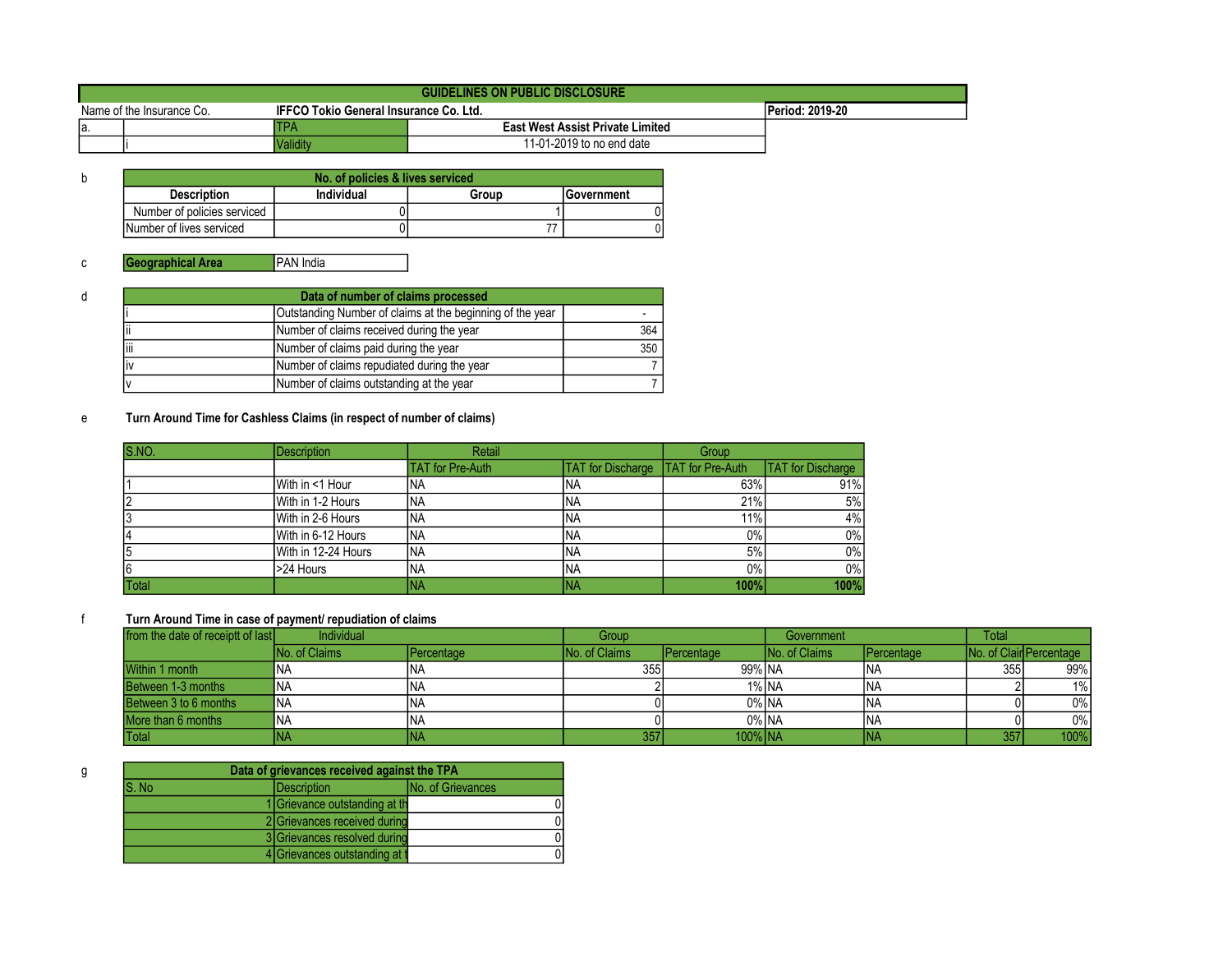|                           | GUIDELINES ON PUBLIC DISCLOSURE |                                               |                                   |                        |  |  |  |
|---------------------------|---------------------------------|-----------------------------------------------|-----------------------------------|------------------------|--|--|--|
| Name of the Insurance Co. |                                 | <b>IFFCO Tokio General Insurance Co. Ltd.</b> |                                   | <b>Period: 2019-20</b> |  |  |  |
| la.                       |                                 | TPA                                           | <b>PARK MEDICLAIM TPA PVT LTD</b> |                        |  |  |  |
|                           |                                 | Validitv                                      | 19-06-2018 to no end date         |                        |  |  |  |

| No. of policies & lives serviced |            |        |                    |  |  |  |
|----------------------------------|------------|--------|--------------------|--|--|--|
| <b>Description</b>               | Individual | Group  | <b>IGovernment</b> |  |  |  |
| Number of policies serviced      |            |        |                    |  |  |  |
| Number of lives serviced         |            | 11.012 |                    |  |  |  |

| đ | Data of number of claims processed                        |                                             |     |  |  |
|---|-----------------------------------------------------------|---------------------------------------------|-----|--|--|
|   | Outstanding Number of claims at the beginning of the year |                                             |     |  |  |
|   | Number of claims received during the year<br>Ϊi           |                                             |     |  |  |
|   | liii<br>Number of claims paid during the year             |                                             | 627 |  |  |
|   | liv                                                       | Number of claims repudiated during the year |     |  |  |
|   | Number of claims outstanding at the year                  |                                             |     |  |  |

## e Turn Around Time for Cashless Claims (in respect of number of claims)

| S.NO.        | <b>Description</b>  | Retail                  |                          | Group                   |                          |
|--------------|---------------------|-------------------------|--------------------------|-------------------------|--------------------------|
|              |                     | <b>TAT</b> for Pre-Auth | <b>TAT</b> for Discharge | <b>TAT</b> for Pre-Auth | <b>TAT</b> for Discharge |
|              | With in <1 Hour     | <b>NA</b>               | <b>INA</b>               | 32%                     | 17%                      |
|              | With in 1-2 Hours   | <b>NA</b>               | <b>INA</b>               | 44%                     | 28%                      |
|              | With in 2-6 Hours   | <b>NA</b>               | <b>INA</b>               | 20%                     | 52%                      |
|              | With in 6-12 Hours  | <b>NA</b>               | <b>INA</b>               | 4%                      | 3%                       |
|              | With in 12-24 Hours | <b>NA</b>               | <b>INA</b>               | $0\%$                   | $0\%$                    |
| 6            | >24 Hours           | <b>INA</b>              | INA                      | $0\%$                   | $0\%$                    |
| <b>Total</b> |                     | INA                     | <b>INA</b>               | 100%                    | 100%                     |

#### f Turn Around Time in case of payment/ repudiation of claims

| from the date of receiptt of last | <b>Individual</b>    |                    | Group                 |                    | Government           |            | Total           |                         |
|-----------------------------------|----------------------|--------------------|-----------------------|--------------------|----------------------|------------|-----------------|-------------------------|
|                                   | <b>No. of Claims</b> | <b>IPercentage</b> | <b>INo. of Claims</b> | <b>IPercentage</b> | <b>No. of Claims</b> | Percentage |                 | No. of Clair Percentage |
| Within 1 month                    | ΝA                   | INA                | 349 I                 | 55% NA             |                      | <b>INA</b> | 349 l           | 55%                     |
| Between 1-3 months                | <b>NA</b>            | <b>INA</b>         | 242                   | 38% NA             |                      | <b>INA</b> | 242             | 38%                     |
| Between 3 to 6 months             | <b>NA</b>            | <b>INA</b>         |                       | 6% NA              |                      | <b>INA</b> | 37              | 6%                      |
| More than 6 months                | <b>NA</b>            | <b>INA</b>         |                       | 0% NA              |                      | <b>INA</b> |                 | $0\%$                   |
| Total                             | ΙNΑ                  | INA                | 631                   | 100% NA            |                      | INA        | 63 <sup>2</sup> | 100%                    |

|       | Data of grievances received against the TPA |                   |  |  |  |  |
|-------|---------------------------------------------|-------------------|--|--|--|--|
| S. No | <b>IDescription</b>                         | No. of Grievances |  |  |  |  |
|       | 1 Grievance outstanding at the              |                   |  |  |  |  |
|       | 2 Grievances received during                |                   |  |  |  |  |
|       | 3 Grievances resolved during                |                   |  |  |  |  |
|       | 4 Grievances outstanding at t               |                   |  |  |  |  |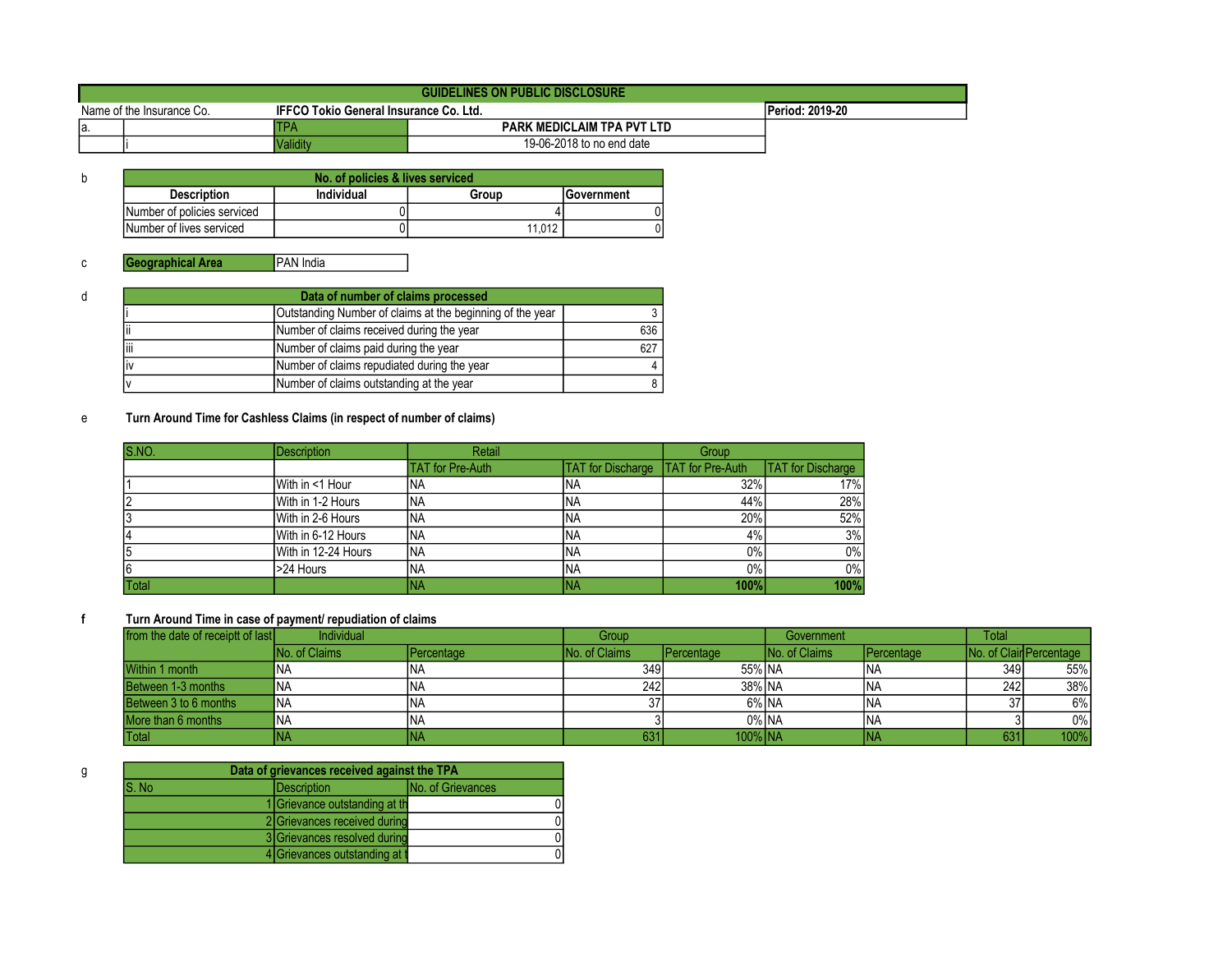|                                                                     | <b>GUIDELINES ON PUBLIC DISCLOSURE</b> |          |                                               |                 |  |  |
|---------------------------------------------------------------------|----------------------------------------|----------|-----------------------------------------------|-----------------|--|--|
| Name of the Insurance Co.<br>IFFCO Tokio General Insurance Co. Ltd. |                                        |          |                                               | Period: 2019-20 |  |  |
| la.                                                                 |                                        | TPA      | <b>HERITAGE HEALTH INSURANCE TPA PVT LTD.</b> |                 |  |  |
|                                                                     |                                        | Validitv | 20-09-2018 to no end date                     |                 |  |  |

| No. of policies & lives serviced |            |       |                    |  |  |
|----------------------------------|------------|-------|--------------------|--|--|
| <b>Description</b>               | Individual | Group | <b>IGovernment</b> |  |  |
| Number of policies serviced      |            |       |                    |  |  |
| Number of lives serviced         |            |       |                    |  |  |

| d    | Data of number of claims processed |                                                           |             |  |  |
|------|------------------------------------|-----------------------------------------------------------|-------------|--|--|
|      |                                    | Outstanding Number of claims at the beginning of the year |             |  |  |
|      | Ϊi                                 | Number of claims received during the year                 | 111 $\vert$ |  |  |
| liii |                                    | Number of claims paid during the year                     | 108         |  |  |
|      | liv                                | Number of claims repudiated during the year               |             |  |  |
|      |                                    | Number of claims outstanding at the year                  |             |  |  |

## e Turn Around Time for Cashless Claims (in respect of number of claims)

| S.NO.        | <b>Description</b>  | Retail           |                          | Group                   |                          |
|--------------|---------------------|------------------|--------------------------|-------------------------|--------------------------|
|              |                     | TAT for Pre-Auth | <b>TAT</b> for Discharge | <b>TAT</b> for Pre-Auth | <b>TAT</b> for Discharge |
|              | With in <1 Hour     | 'NA              | INA                      | 59%                     | 54%                      |
|              | With in 1-2 Hours   | <b>NA</b>        | INA                      | 9%                      | 11%                      |
|              | With in 2-6 Hours   | <b>NA</b>        | INA                      | 17%                     | 15%                      |
|              | With in 6-12 Hours  | <b>NA</b>        | INA                      | 6%                      | 11%                      |
|              | With in 12-24 Hours | <b>NA</b>        | <b>INA</b>               | 9%                      | 9%                       |
| 6            | >24 Hours           | <b>NA</b>        | INA                      | 0%                      | 0%                       |
| <b>Total</b> |                     | INA              | INA                      | 100%                    | 100%                     |

#### f Turn Around Time in case of payment/ repudiation of claims

| from the date of receiptt of last | Individual            |                    | Group                |                    | Government           |                     | <b>Total</b> |                         |
|-----------------------------------|-----------------------|--------------------|----------------------|--------------------|----------------------|---------------------|--------------|-------------------------|
|                                   | <b>INo. of Claims</b> | <b>IPercentage</b> | <b>No. of Claims</b> | <b>IPercentage</b> | <b>No. of Claims</b> | <b>I</b> Percentage |              | No. of Clair Percentage |
| Within 1 month                    | ΝA                    | INA                | 83                   | 72%                |                      |                     | 83           | 72%                     |
| Between 1-3 months                | 'NA                   | <b>INA</b>         |                      | 19%                |                      |                     | 22           | 19%                     |
| Between 3 to 6 months             | <b>NA</b>             | <b>INA</b>         |                      | $1\%$              |                      |                     |              | 1%                      |
| More than 6 months                | <b>NA</b>             | <b>INA</b>         |                      | $8\%$              |                      |                     |              | 8%                      |
| Total                             | ΙNΑ                   | INA                | 115                  | 100%               |                      |                     | 115          | 100%                    |

| Data of grievances received against the TPA              |                                |  |  |  |
|----------------------------------------------------------|--------------------------------|--|--|--|
| S. No<br><b>No. of Grievances</b><br><b>IDescription</b> |                                |  |  |  |
|                                                          | 1 Grievance outstanding at the |  |  |  |
|                                                          | 2 Grievances received during   |  |  |  |
|                                                          | 3 Grievances resolved during   |  |  |  |
|                                                          | 4 Grievances outstanding at t  |  |  |  |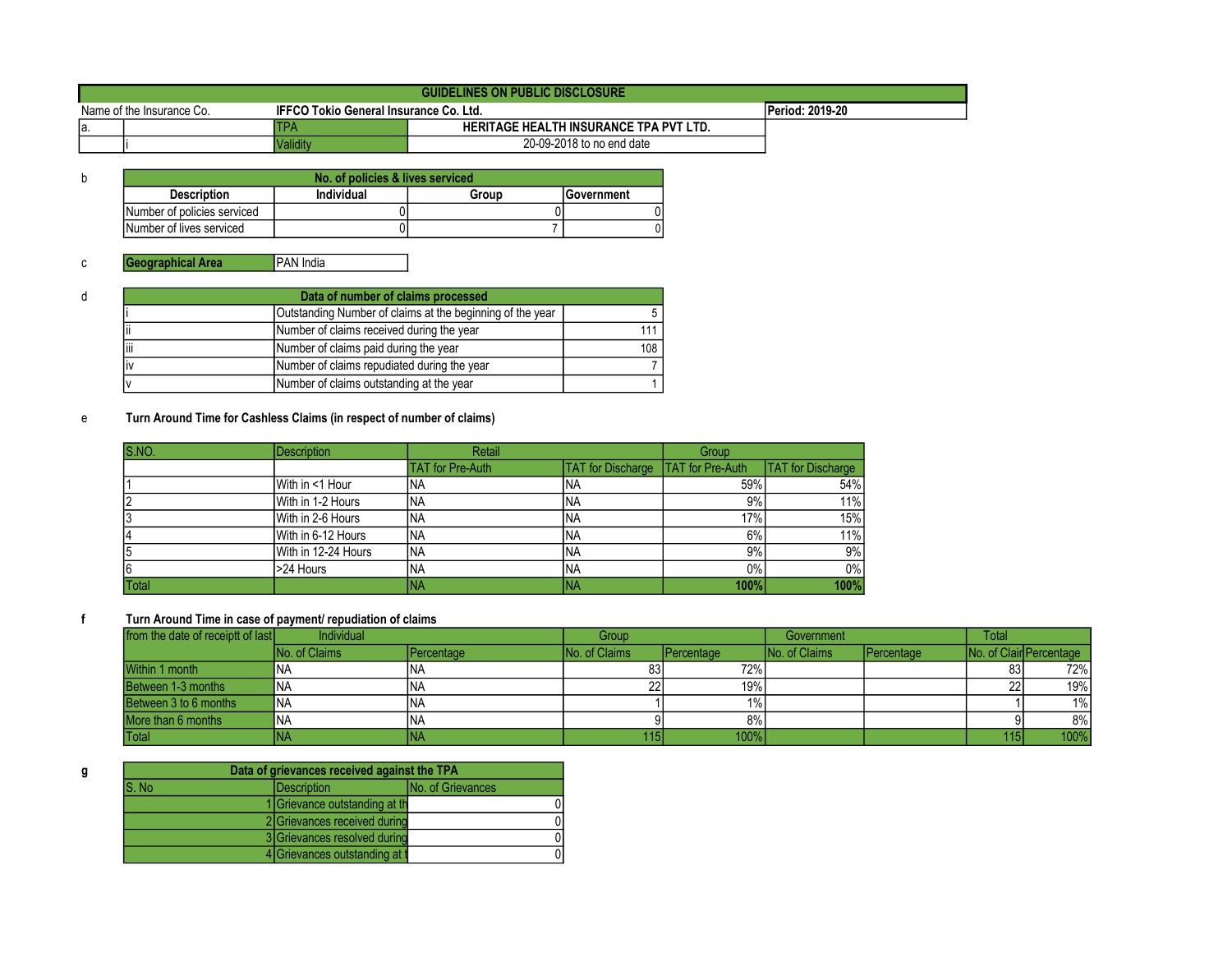|                                                                            | GUIDELINES ON PUBLIC DISCLOSURE |            |                                 |                        |  |  |
|----------------------------------------------------------------------------|---------------------------------|------------|---------------------------------|------------------------|--|--|
| <b>IFFCO Tokio General Insurance Co. Ltd.</b><br>Name of the Insurance Co. |                                 |            |                                 | <b>Period: 2019-20</b> |  |  |
| la.                                                                        |                                 | <b>TPA</b> | Genins India Insurance TPA Ltd. |                        |  |  |
|                                                                            |                                 | Validitv   | 23-05-2018 to no end date       |                        |  |  |

| No. of policies & lives serviced |            |       |                    |  |  |
|----------------------------------|------------|-------|--------------------|--|--|
| <b>Description</b>               | Individual | Group | <b>IGovernment</b> |  |  |
| Number of policies serviced      |            |       |                    |  |  |
| Number of lives serviced         |            | 182   |                    |  |  |

| d | Data of number of claims processed |                                                           |      |  |  |  |
|---|------------------------------------|-----------------------------------------------------------|------|--|--|--|
|   |                                    | Outstanding Number of claims at the beginning of the year |      |  |  |  |
|   |                                    | Number of claims received during the year                 | 33 I |  |  |  |
|   | liii                               | Number of claims paid during the year                     | 31 I |  |  |  |
|   | liv                                | Number of claims repudiated during the year               |      |  |  |  |
|   |                                    | Number of claims outstanding at the year                  |      |  |  |  |

## e Turn Around Time for Cashless Claims (in respect of number of claims)

| S.NO.        | <b>Description</b>  | Retail                  |                          | Group                   |                          |
|--------------|---------------------|-------------------------|--------------------------|-------------------------|--------------------------|
|              |                     | <b>TAT</b> for Pre-Auth | <b>TAT</b> for Discharge | <b>TAT</b> for Pre-Auth | <b>TAT</b> for Discharge |
|              | With in <1 Hour     | <b>NA</b>               | <b>INA</b>               | 71%                     | 100%                     |
|              | With in 1-2 Hours   | <b>NA</b>               | <b>INA</b>               | 29%                     | $0\%$                    |
|              | With in 2-6 Hours   | <b>NA</b>               | <b>INA</b>               | 0%                      | $0\%$                    |
|              | With in 6-12 Hours  | <b>NA</b>               | <b>INA</b>               | 0%                      | $0\%$                    |
|              | With in 12-24 Hours | <b>NA</b>               | INA                      | $0\%$                   | $0\%$                    |
| 6            | >24 Hours           | <b>INA</b>              | INA                      | $0\%$                   | $0\%$                    |
| <b>Total</b> |                     | INA                     | <b>INA</b>               | 100%                    | 100%                     |

#### f Turn Around Time in case of payment/ repudiation of claims

| from the date of receiptt of last | Individual            |                    | Group                 |                    | Government           |                     | <b>Total</b> |                                 |
|-----------------------------------|-----------------------|--------------------|-----------------------|--------------------|----------------------|---------------------|--------------|---------------------------------|
|                                   | <b>INo. of Claims</b> | <b>IPercentage</b> | <b>INo. of Claims</b> | <b>IPercentage</b> | <b>No. of Claims</b> | <b>I</b> Percentage |              | <b>INo. of Clair Percentage</b> |
| Within 1 month                    | ΝA                    | INA                | 26                    | 79% NA             |                      | <b>INA</b>          | <b>26</b>    | 79% <sub>I</sub>                |
| Between 1-3 months                | ΝA                    | INA                |                       | 12% NA             |                      | <b>INA</b>          |              | 12%                             |
| Between 3 to 6 months             | <b>NA</b>             | INA                |                       | 3% NA              |                      | <b>INA</b>          |              | 3%                              |
| More than 6 months                | <b>NA</b>             | <b>INA</b>         |                       | 6% NA              |                      | <b>INA</b>          |              | 6%                              |
| Total                             | INA                   | INA                |                       | $100\%$ $NA$       |                      | INA                 |              | 100%                            |

| Data of grievances received against the TPA              |                                |  |  |  |  |
|----------------------------------------------------------|--------------------------------|--|--|--|--|
| <b>No. of Grievances</b><br>S. No<br><b>IDescription</b> |                                |  |  |  |  |
|                                                          | 1 Grievance outstanding at the |  |  |  |  |
|                                                          | 2 Grievances received during   |  |  |  |  |
|                                                          | 3 Grievances resolved during   |  |  |  |  |
|                                                          | 4 Grievances outstanding at t  |  |  |  |  |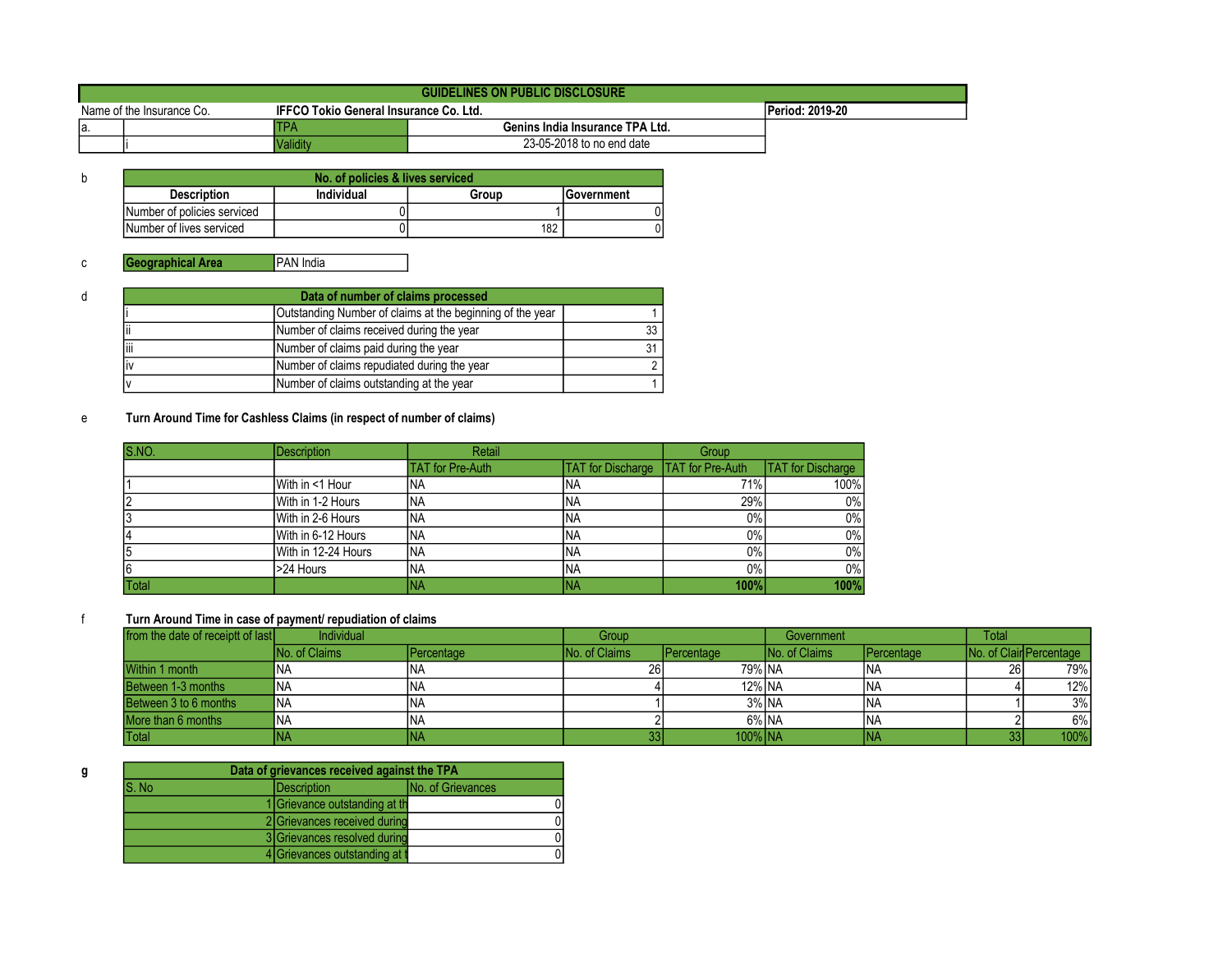|                           | GUIDELINES ON PUBLIC DISCLOSURE |                                               |                              |  |  |  |  |
|---------------------------|---------------------------------|-----------------------------------------------|------------------------------|--|--|--|--|
| Name of the Insurance Co. |                                 | <b>IFFCO Tokio General Insurance Co. Ltd.</b> | Period: 2019-20              |  |  |  |  |
| la.                       |                                 | TPA                                           | Alankit Health care TPA Itd. |  |  |  |  |
|                           |                                 | Validitv                                      | 04-05-2018 to no end date    |  |  |  |  |

| No. of policies & lives serviced |            |       |                    |  |  |  |
|----------------------------------|------------|-------|--------------------|--|--|--|
| <b>Description</b>               | Individual | Group | <b>IGovernment</b> |  |  |  |
| Number of policies serviced      |            |       |                    |  |  |  |
| Number of lives serviced         |            | 6.398 |                    |  |  |  |

| đ   | Data of number of claims processed |                                                           |     |  |  |  |  |
|-----|------------------------------------|-----------------------------------------------------------|-----|--|--|--|--|
|     |                                    | Outstanding Number of claims at the beginning of the year |     |  |  |  |  |
|     | Ϊi                                 | Number of claims received during the year                 | 206 |  |  |  |  |
|     | liii                               | Number of claims paid during the year                     | 201 |  |  |  |  |
| liv |                                    | Number of claims repudiated during the year               |     |  |  |  |  |
|     |                                    | Number of claims outstanding at the year                  |     |  |  |  |  |

## e Turn Around Time for Cashless Claims (in respect of number of claims)

| S.NO.        | <b>Description</b>  | Retail                  |                          | Group                   |                          |
|--------------|---------------------|-------------------------|--------------------------|-------------------------|--------------------------|
|              |                     | <b>TAT for Pre-Auth</b> | <b>TAT</b> for Discharge | <b>TAT</b> for Pre-Auth | <b>TAT</b> for Discharge |
|              | With in <1 Hour     | <b>NA</b>               | <b>INA</b>               | 98%                     | 95%                      |
|              | With in 1-2 Hours   | <b>NA</b>               | <b>INA</b>               | 2%                      | 5%                       |
|              | With in 2-6 Hours   | <b>NA</b>               | INA                      | $0\%$                   | $0\%$                    |
|              | With in 6-12 Hours  | <b>NA</b>               | <b>INA</b>               | 0%                      | $0\%$                    |
|              | With in 12-24 Hours | <b>NA</b>               | <b>INA</b>               | $0\%$                   | $0\%$                    |
| 6            | >24 Hours           | <b>NA</b>               | <b>INA</b>               | $0\%$                   | $0\%$                    |
| <b>Total</b> |                     | INA                     | INA                      | 100%                    | 100%                     |

#### f Turn Around Time in case of payment/ repudiation of claims

| from the date of receiptt of last | Individual           |                    | Group                 |                    | Government           |                     | <b>Total</b> |                                 |
|-----------------------------------|----------------------|--------------------|-----------------------|--------------------|----------------------|---------------------|--------------|---------------------------------|
|                                   | <b>No. of Claims</b> | <b>IPercentage</b> | <b>INo. of Claims</b> | <b>IPercentage</b> | <b>No. of Claims</b> | <b>I</b> Percentage |              | <b>INo. of Clair Percentage</b> |
| Within 1 month                    | ΝA                   | INA                | 112                   | 56% NA             |                      | INA.                | 112          | 56%                             |
| Between 1-3 months                | ΝA                   | INA                | 66 I                  | 33% NA             |                      | INA.                | 66           | 33%                             |
| Between 3 to 6 months             | ΝA                   | INA                | 161                   | 8% NA              |                      | <b>INA</b>          |              | 8%                              |
| More than 6 months                | ΝA                   | INA                |                       | 3% NA              |                      | <b>INA</b>          |              | 3%                              |
| <b>Total</b>                      | NA.                  | INA                | 201                   | 100% INA           |                      | INA                 | 201          | 100%                            |

| Data of grievances received against the TPA |                                                 |                                |  |  |  |
|---------------------------------------------|-------------------------------------------------|--------------------------------|--|--|--|
| lS. No                                      | <b>No. of Grievances</b><br><b>IDescription</b> |                                |  |  |  |
|                                             |                                                 | 1 Grievance outstanding at the |  |  |  |
|                                             |                                                 | 2 Grievances received during   |  |  |  |
|                                             |                                                 | 3 Grievances resolved during   |  |  |  |
|                                             |                                                 | 4 Grievances outstanding at t  |  |  |  |